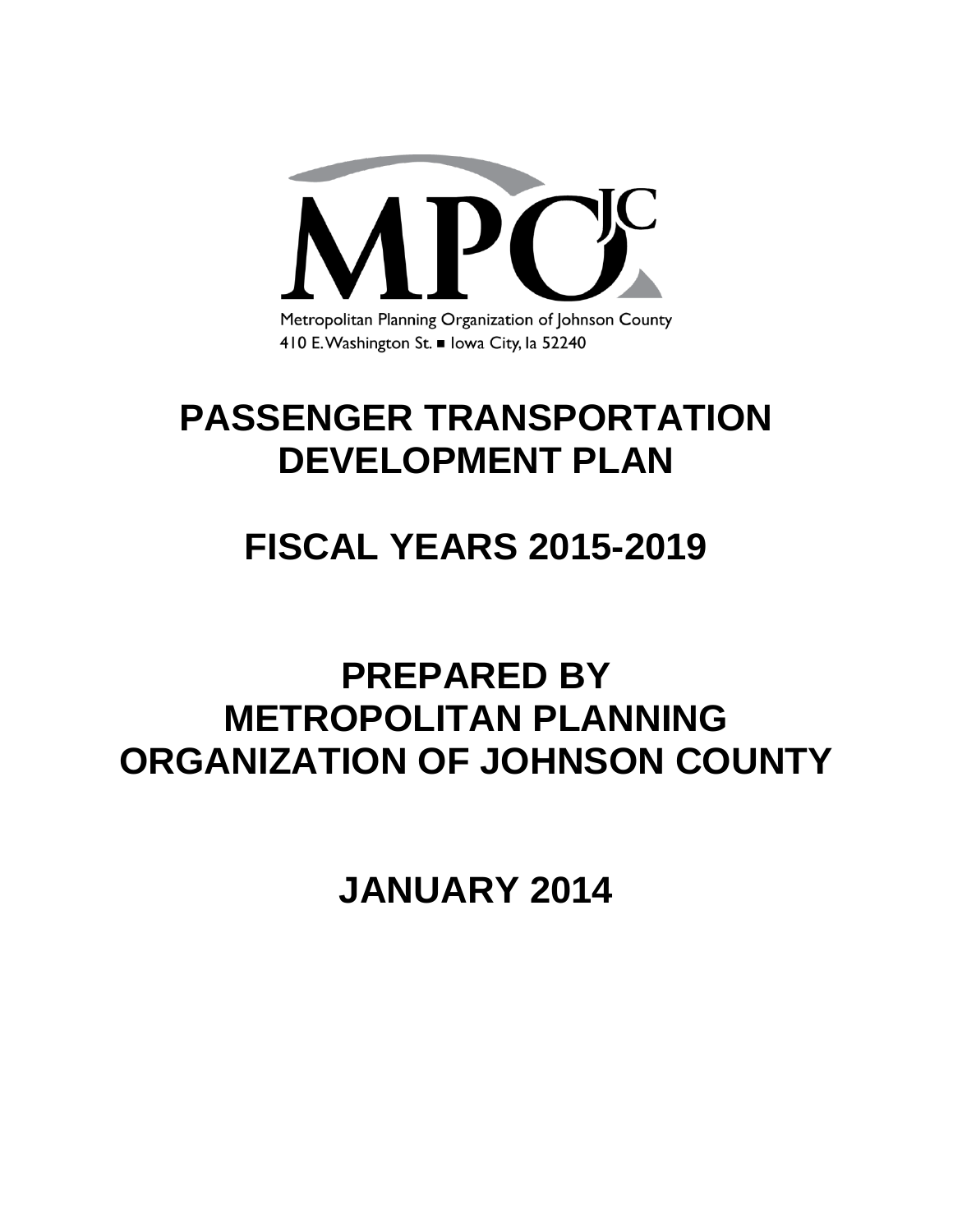#### **Metropolitan Planning Organization of Johnson County (MPOJC) Passenger Transportation Development Plan 2015-2019**

# **MPOJC Urbanized Area Policy Board:**

| Tom Gill, Chairperson      | <b>Coralville City Council</b>      |
|----------------------------|-------------------------------------|
| Michelle Payne, Vice-Chair | Iowa City City Council              |
| John Etheredge             | Johnson County Board of Supervisors |
| Rod Sullivan               | Johnson County Board of Supervisors |
| <b>Jill Dodds</b>          | <b>Coralville City Council</b>      |
| Louise From                | Mayor, University Heights           |
| <b>Gerry Kuhl</b>          | North Liberty City Council          |
| <b>Terry Donahue</b>       | North Liberty City Council          |
| Kingsley Botchway          | <b>Iowa City City Council</b>       |
| <b>Terry Dickens</b>       | Iowa City City Council              |
| <b>Rick Dobyns</b>         | Iowa City City Council              |
| <b>Susan Mims</b>          | Iowa City City Council              |
| Jim Throgmorton            | Iowa City City Council              |
| <b>David Ricketts</b>      | University of Iowa                  |
| <b>Steve Berner</b>        | Mayor, Tiffin                       |
| Cathy Cutler (non-voting)  | Iowa Department of Transportation   |
| Tuyet Dorau (non-voting)   | <b>Iowa City School Board</b>       |

#### **MPOJC Transportation Planning Division Staff:**

John Yapp, Executive Director/Transportation Planner Brad Neumann, Assistant Transportation Planner Kristopher Ackerson, Assistant Transportation Planner Kent Ralston, Assistant Transportation Planner Darian Nagle-Gamm, Traffic Engineering Planner

#### **MPOJC Transportation Technical Advisory Committee:**

| <b>Vicky Robrock</b>    | Manager, Coralville Transit                            |
|-------------------------|--------------------------------------------------------|
| Dan Holderness          | City Engineer, City of Coralville                      |
| Kelly Hayworth          | City Administrator, City of Coralville                 |
| Chris O'Brien           | Director, Transportation Services, City of Iowa City   |
| Mark Rummel             | Transportation Services, City of Iowa City             |
| <b>Rick Fosse</b>       | Director, Public Works, City of Iowa City              |
| Ron Knoche              | City Engineer, City of Iowa City                       |
| Jason Havel             | Civil Engineer, City of Iowa City                      |
| Dean Wheatley           | City Planner, City of North Liberty                    |
| Louise From             | Mayor, City of University Heights                      |
| Michon Jackson          | City Administrator, City of Tiffin                     |
| <b>Greg Parker</b>      | <b>Johnson County Engineer</b>                         |
| Tom Brase               | Director, Johnson County SEATS                         |
| <b>Brian McClatchey</b> | Manager, University of Iowa CAMBUS                     |
| David Kieft             | University Business Manager, University of Iowa        |
| <b>Cathy Cutler</b>     | Transportation Planner, Iowa DOT                       |
| <b>Tracy Troutner</b>   | Federal Highway Administration, Ames                   |
| <b>Terry Dahms</b>      | <b>MPOJC Regional Trails &amp; Bicycling Committee</b> |
| <b>Brock Grenis</b>     | <b>East Central Iowa Council of Governments</b>        |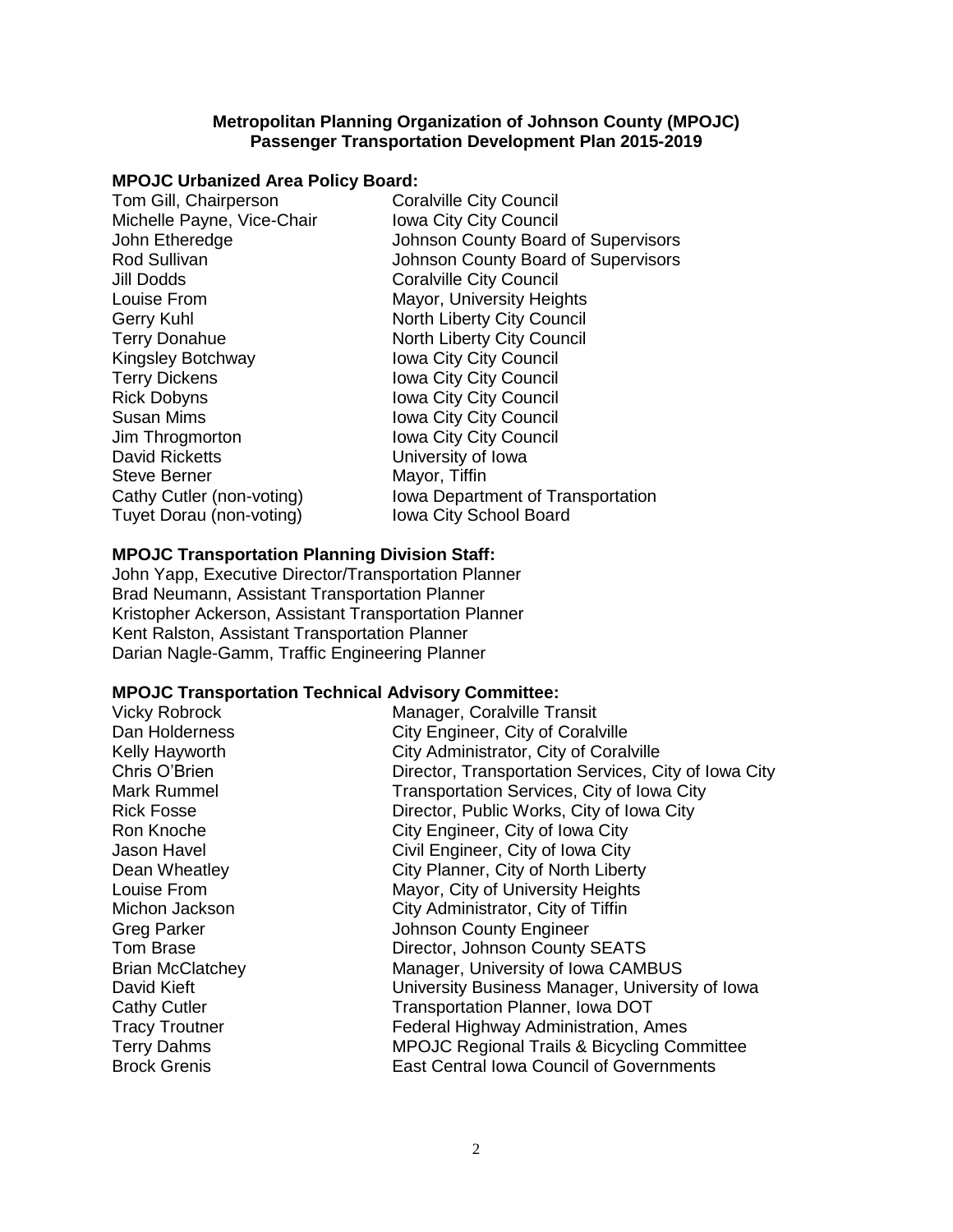# **Table of Contents**

| $\overline{4}$ |
|----------------|
| 4              |
| $\overline{4}$ |
| 11             |
| 11             |
| 14             |
| 14             |
| 16             |
| 16             |
|                |
|                |
|                |
|                |
|                |
|                |
|                |
|                |
|                |
| 30             |
|                |
|                |

# **Attachments**

Attachment 1: Public Transit Fleet Inventories Attachment 2: Performance Measures/Public Transit Attachment 3: Demographics/Maps Attachment 4: Iowa City Transit diversity survey Attachment 5: PTP Meeting Agendas/Minutes/MPOJC Board Agenda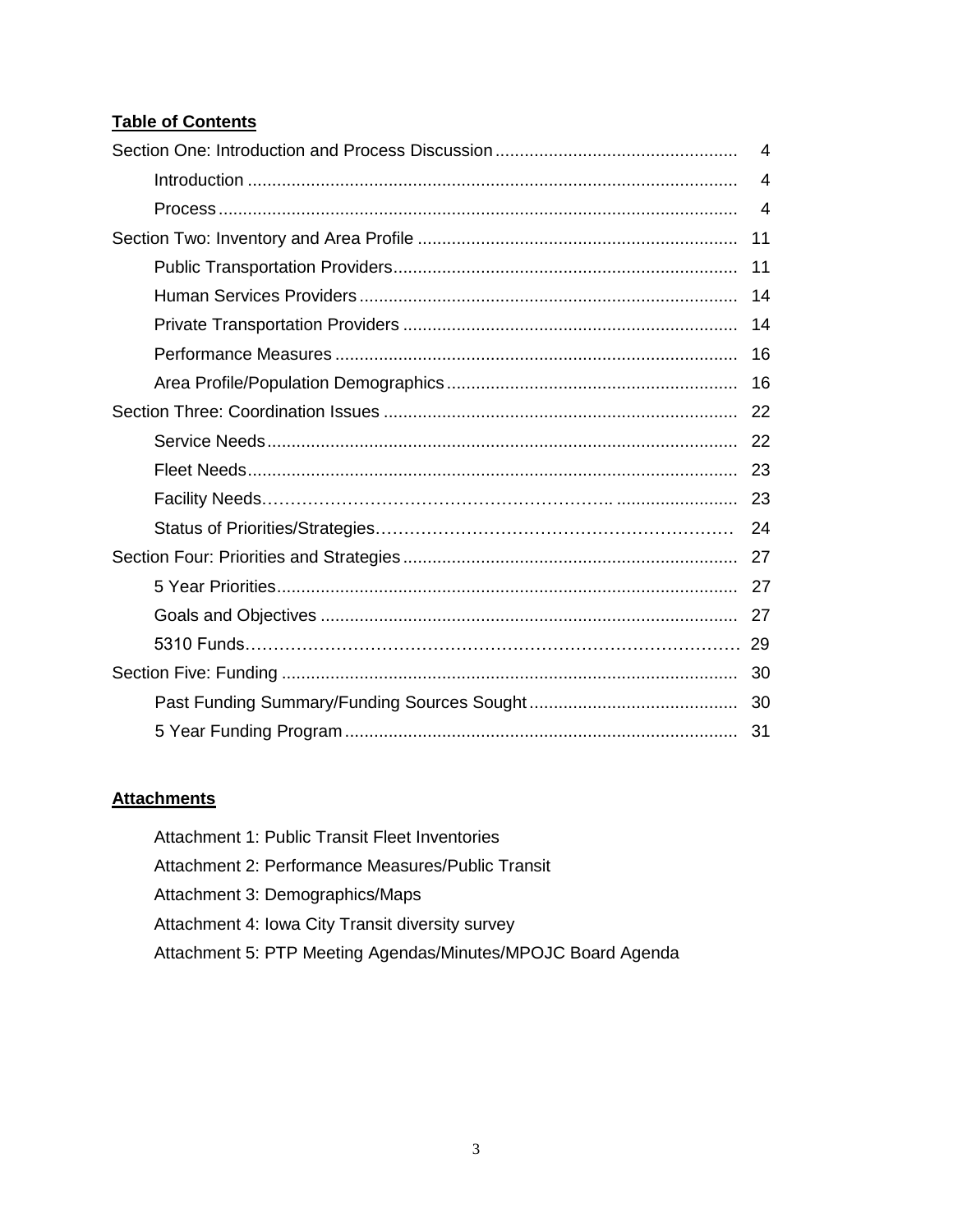# **Section One: Introduction and Process Discussion**

#### **Introduction**

The Passenger Transportation Plan (PTP) is intended to coordinate planning efforts for several federal transportation funding programs while incorporating federal requirements for coordinated planning efforts for public, private and human service transportation providers, as well as address needs-based project justification. The PTP is required by the Iowa Department of Transportation (DOT) of Iowa's eighteen Regional Planning Affiliations (RPAs) and nine Metropolitan Planning Organizations (MPOs), which includes the Metropolitan Planning Organization of Johnson County (MPOJC). MPOJC provides planning and grant administration services to three fixed route transit providers in this urbanized area; Coralville Transit, Iowa City Transit, and the University of Iowa Cambus. The PTP is included in the MPOJC transportation planning work program each year.

The PTP covers a five year period and is intended to demonstrate where there are transportation needs that can be served by both Federal and State funding assistance programs. The Federal funding assistance utilized by the Iowa City Urbanized area includes Urbanized Area Formula Program funding (5307), Statewide Urban Capital funding (5339), Special Needs Formula funding (5310), Surface Transportation Program (STP) funding, and Iowa Clean Air Attainment Program (ICAAP) funding. The State of Iowa funding assistance includes STA Formula funding and STA Coordinated Special Project funding.

The MPOJC provides many administrative services to area transit providers as well as preparation of planning documents. MPOJC took the lead in developing the PTP with a great deal of input from Coralville Transit, Iowa City Transit, Cambus, Johnson County SEATS, private transit providers, and local human service agencies within the Iowa City urbanized area.

#### **Process**

The planning process over the years has included a close working relationship with MPOJC, Johnson County and the cities within the urbanized area. There have been many public input opportunities through the planning process throughout the years within the urbanized area providing transportation input on a regular basis. Because of the regular input we receive, we can break down the planning process into three different categories; Past Planning Efforts, On-Going Planning Efforts, and Current Planning Efforts.

Past Planning Efforts:

- Surveys/Interviews:
	- $\circ$  2008 MPOJC public input focus groups and interviews with transportation stakeholders; including human services agencies, transit riders and local commercial establishments
	- o 2008 rider survey regarding the new North Liberty/Coralville bus route
	- o 2009 transportation survey of the local human services agencies
- Local Plans Review:
	- o Urbanized area land use/comprehensive plans
	- o Iowa City STEPS (CDBG) public input (every two years)
- Facility Development (all required public hearings):
	- o Iowa City Court Street Transportation Center (2006)
	- o Johnson County SEATS storage/maintenance facility (2008)
	- o University of Iowa Cambus storage facility expansion (2010)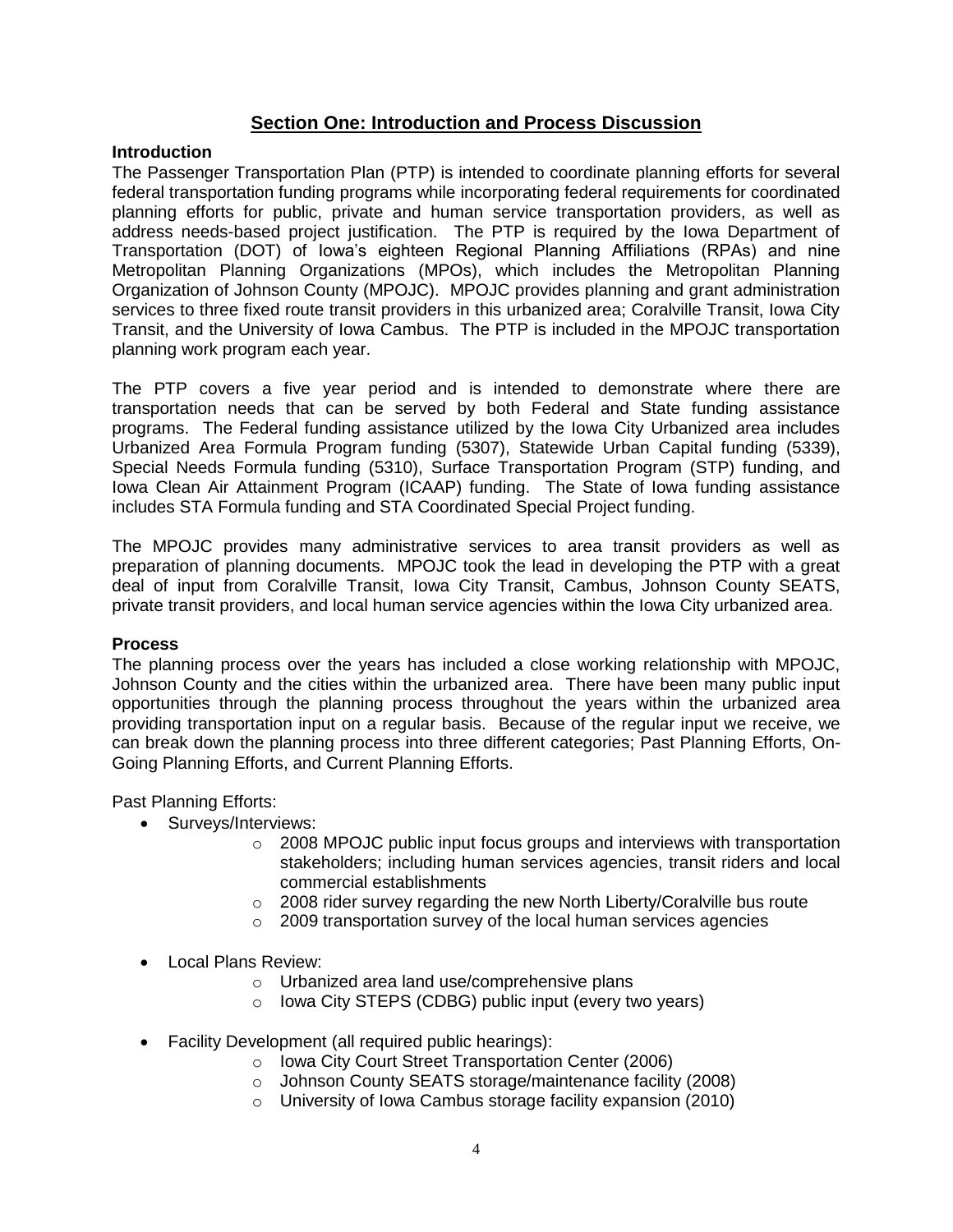- o Coralville Transit/Maintenance Facility (2012)
- MPOJC Ad-hoc Committees:
	- o Public Transit Expansion Committee (2008)
	- o Joint Transit Facility/Consolidation Committee (2008)

On-Going Planning Efforts:

- Capital Equipment Replacement Plan (Iowa City Transit, Coralville Transit, Cambus)
- Program of Projects (Iowa City Transit, Coralville Transit, Cambus)
- Title VI/LEP (Iowa City Transit, Coralville Transit, Cambus)
- DBE Program Plan/Goals (Iowa City Transit, Coralville Transit, Cambus)
- Transportation Improvement Program (TIP/STIP) (Iowa City Transit, Coralville Transit, Cambus)
- Transit Performance Statistics/Trends/MPOJC 5307 Operating Funds Formula
- Public Participation Plans/MPOJC
- Iowa DOT Consolidated Application (Iowa City Transit, Coralville Transit, Cambus)

#### Current Planning Efforts:

**MPOJC PTP (TAG) Committee:** In 2007, MPOJC created a steering committee made up of eleven local human services organizations and the four local transit managers. In 2011 the committee expanded to the current 16 human services/private transportation provider representatives and four public transit representatives. The human service agencies were selected by the MPOJC Human Services Coordinator (no longer a position in MPOJC) with the intent of having as many different types of agencies represented in the planning process as possible. The current committee members include:

- o The Arc of Southeast Iowa
- o Neighborhood Centers of Johnson County
- o Systems Unlimited
- o Chatham Oaks Care Facility
- o Hometies Childcare
- o Reach for Your Potential
- o United Action for Youth
- o Big Brothers/Big Sisters
- o Four Oaks Youth Homes
- o Goodwill Industries
- o Shelter House
- o Iowa City Community School District
- o Access 2 Independence
- o Elder Services, Inc.
- o Solon Senior Transportation
- o Durham School Services
- o Coralville Transit
- o Iowa City Transit
- o University of Iowa Cambus
- o Johnson County SEATS

**MPOJC Transportation Technical Advisory Committee (TTAC)/MPOJC Urbanized Area Policy Board:** The MPOJC TTAC meets prior to each MPOJC Board meeting to review agenda items and make recommendations to the Board. The TTAC is appointed by the MPOJC Urbanized Area Policy Board. TTAC did review the PTP strategies, goals, and objectives. The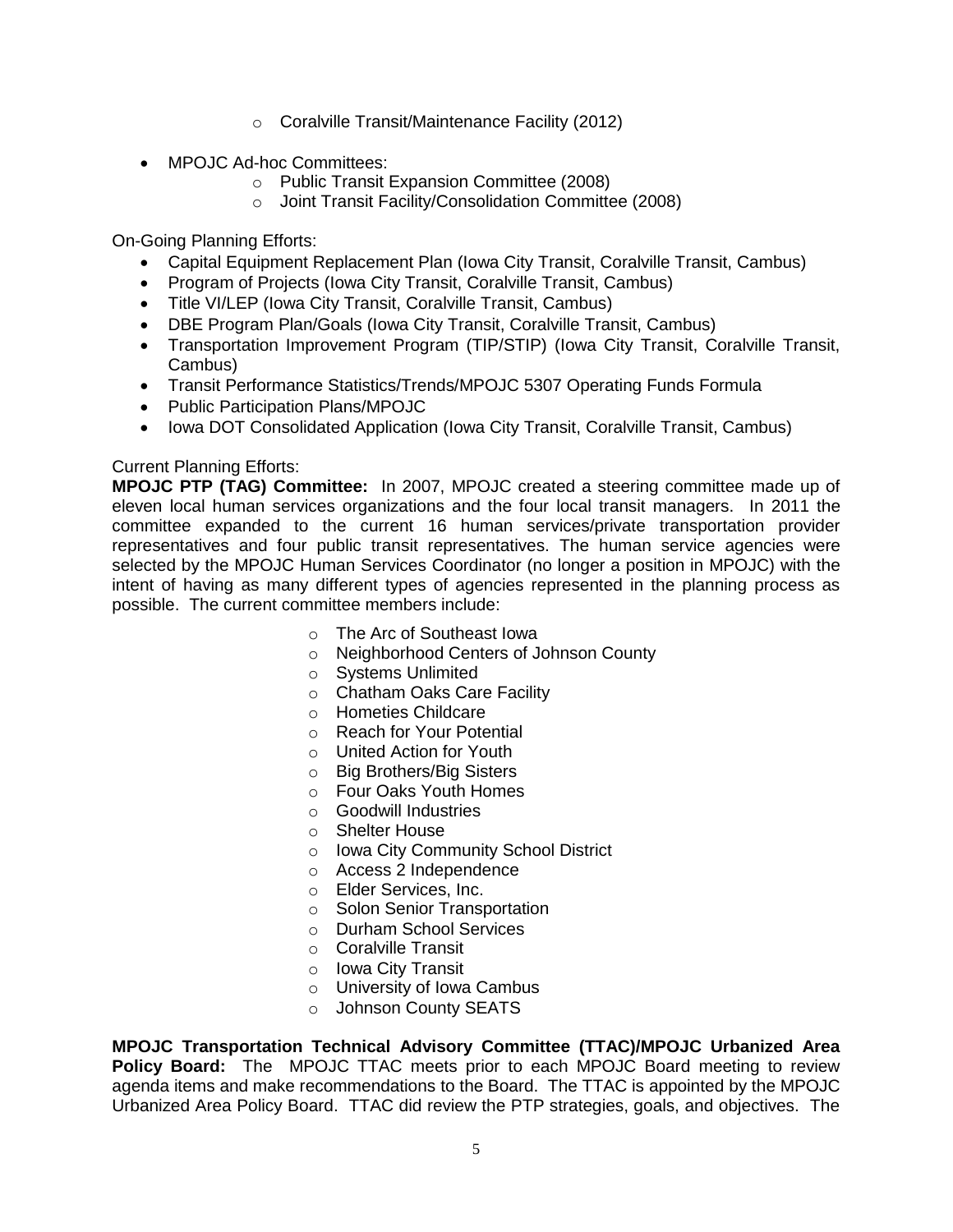Urbanized Area Policy Board held a public hearing on the draft PTP at their January 29, 2014 meeting. A public hearing notice was published 30 days prior to the hearing and the notice went through the Public Participation Plan process as well.

**Johnson County Livable Communities Transportation Committee:** The Johnson County Livable Community for Successful Aging (JCLC) Policy Board partners with organizations, businesses and individuals to address and facilitate personal independence and civic and social engagement for seniors and those with disabilities. An initiative of the Johnson County Board of Supervisors, JCLC serves in an advisory capacity.

A livable community is one where every resident can age successfully, which we define as living as vital a life as possible with the opportunity to flourish. Our key purposes are to:

- Prepare Johnson County to address the needs of an aging population.
- Serve as a unifying structure which brings together common interests and collective resources to foster efforts that build and sustain a livable community for successful aging.

The JCLC Policy Board appoints five Action Teams, including a transportation action team. Action Teams spearhead new initiatives in support of JCLC's mission and meet on a quarterly basis. The membership of the Transportation Action Team includes representatives from MPOJC, all public transit providers, and some private transportation providers. The JCLC Transportation Action Team has assembled an inventory of transportation services, ["A Guide for](http://www.livablecommunity.org/Handler.ashx?Item_ID=E23BB64C-F7F7-44B1-9444-E488BC4F1935)  [Seniors: Transportation and Mobility Options in Johnson County.](http://www.livablecommunity.org/Handler.ashx?Item_ID=E23BB64C-F7F7-44B1-9444-E488BC4F1935)" The guide, now in its sixth printing, identifies metro area and rural service providers and contact information.

The Transportation Action Team also partnered with RSVP, a program of Elder Services, Inc., MPOJC, Iowa City Transit, Coralville Transit, and Johnson County SEATS to create the [Medical](http://www.livablecommunity.org/Content/Our-Resources/Grant-Related-Programs/Medical-Transportation-Program.aspx)  [Transportation Program](http://www.livablecommunity.org/Content/Our-Resources/Grant-Related-Programs/Medical-Transportation-Program.aspx) that offers transportation to vital medical appointments for those unable to use other types of public transportation. New Freedom funding played a big role in getting this program started.

**Johnson County SEATS Paratransit Advisory Committee:** The Paratransit Advisory Committee consists of nine members; including two members appointed by the Iowa City City Council; one member appointed by the Coralville City Council; two members appointed by the Johnson County Board of Supervisors; and four SEATS consumers appointed by the Board of Supervisors. MPOJC has an advisory role on the committee.

The committee's role is to provide a forum in which consumers and elected representatives can voice their concerns, ideas and proposed solutions for improving the Johnson County SEATS paratransit service. The committee meets on a quarterly basis.

**MPOJC Online Transit Survey:** As part of the public input process for the MPO's regional Multi-Modal Long Range Transportation Plan, MPOJC developed an online survey to solicit input about various transportation-related topics during the summer of 2011. The survey focused on current transit service in individual communities. Some of the input included:

- Comments regarding lack of service in specific areas of the urbanized area
- Raise gas prices and eliminate free parking in order to increase transit use
- Need more bus shelters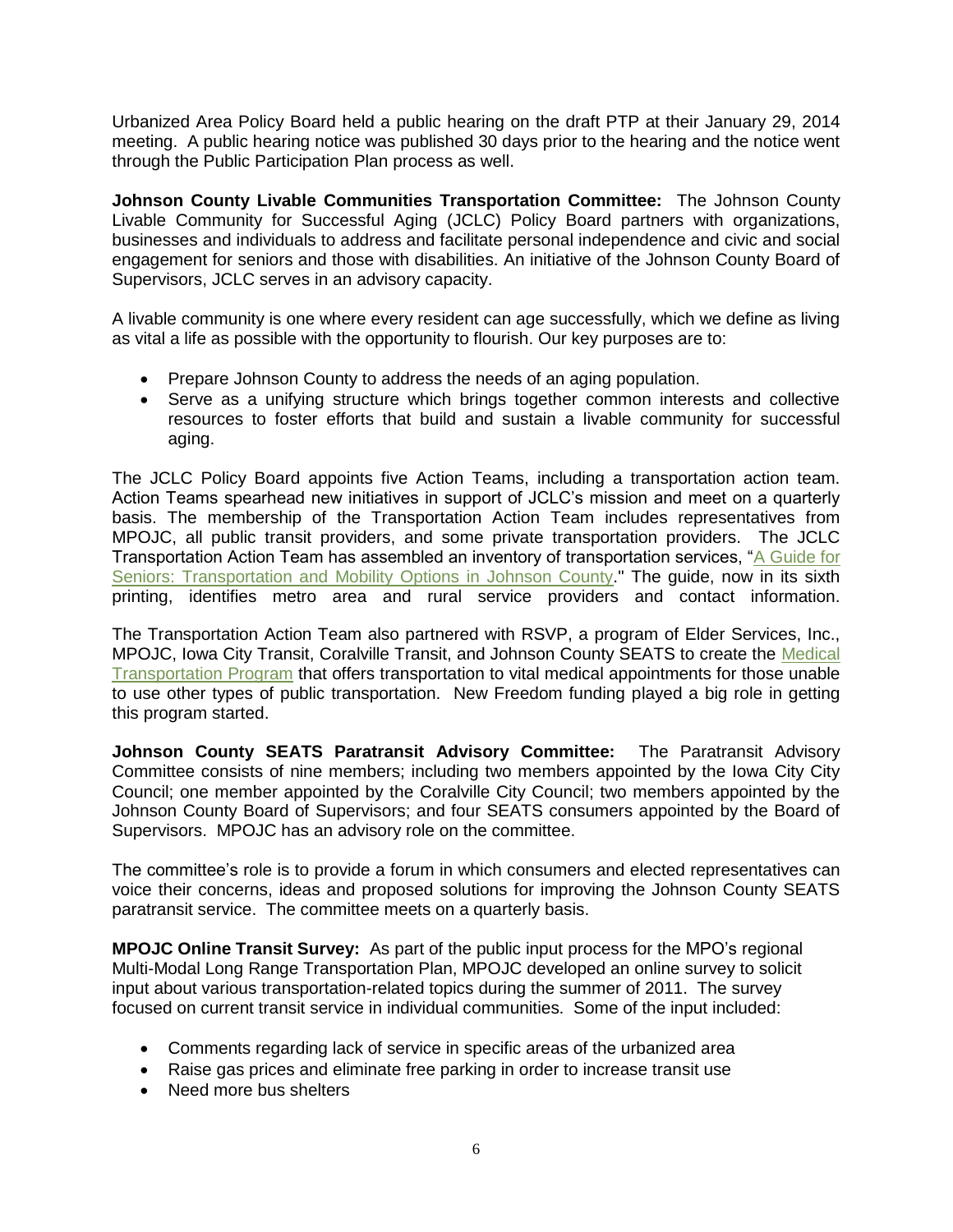- More internet service on buses
- More frequent bus service
- More transit education and advertising
- Develop park and ride lots
- Need Sunday and late night service
- Fewer bus stops on each route

**MPOJC Transit Public Input Meeting and Panel Discussion:** On June 16, 2011 MPOJC hosted a Transit Panel discussion at the Coralville Public Library. The panel consisted of the local transit managers and MPOJC staff. Comments/questions from the panel discussion were as follows:

- Concerns about elderly riders: rather see demand/door-to-door service than walk to bus stops in the winter.
- Questions about why Iowa City/University of Iowa service is not like in Ames/Iowa State University with the student fees levied to the whole system and not just for the Cambus
- Some ideas for new routes that bypass the downtown Iowa City interchange- Northgate to Kmart along 1<sup>st</sup> Ave, Coralville to the Iowa City Airport down Mormon Trek Blvd.
- Concerns that rural areas and booming areas along the outskirts of the urbanized area are not being served. Could the county levy funds to pay for transit to these areas? Tiffin and North Liberty eventually will need service and should be addressed.
- Question about federal funding to help expand transit service
- Concern about representatives on the MPOJC Transit Needs Committee.

**MPOJC Future Transit Needs Committee (FTNC): I**n the fall of 2011, MPOJC established Future Transit Needs Committee to discuss and make recommendations on future transit needs in the Iowa City Urbanized Area. The committee had two main goals:

- To determine where the urbanized area wants to be in terms of transit service in the next 20 years
- What steps should be taken to get there

Each MPOJC Board voting entity appointed one person to the committee with two additional atlarge appointees. The FTNC developed recommendations for the MPOJC Board to consider. The Board approved the FTNC's recommendations in May of 2012 and approved an amendment to include the FTNC's recommendations in the 2012-2040 MPOJC Long Range Transportation Plan in June of 2012.

In their discussions, the FTNC discussed public transit service levels and performance and how they relate to residential and employment density, household income, availability of parking, trip length, type of service, and funding. The FTNC acknowledged that maintaining current transit service is important but also recognized that new and expanded services must also be planned as the metropolitan area's needs change. With this in mind, the FTNC developed their recommendations in terms of short term goals and objectives and long term goals and objectives.

# **FTNC SHORT TERM GOALS AND OBJECTIVES (1-5 years)**

#### **Goal: Review and improve current fixed route and paratransit services in Johnson County**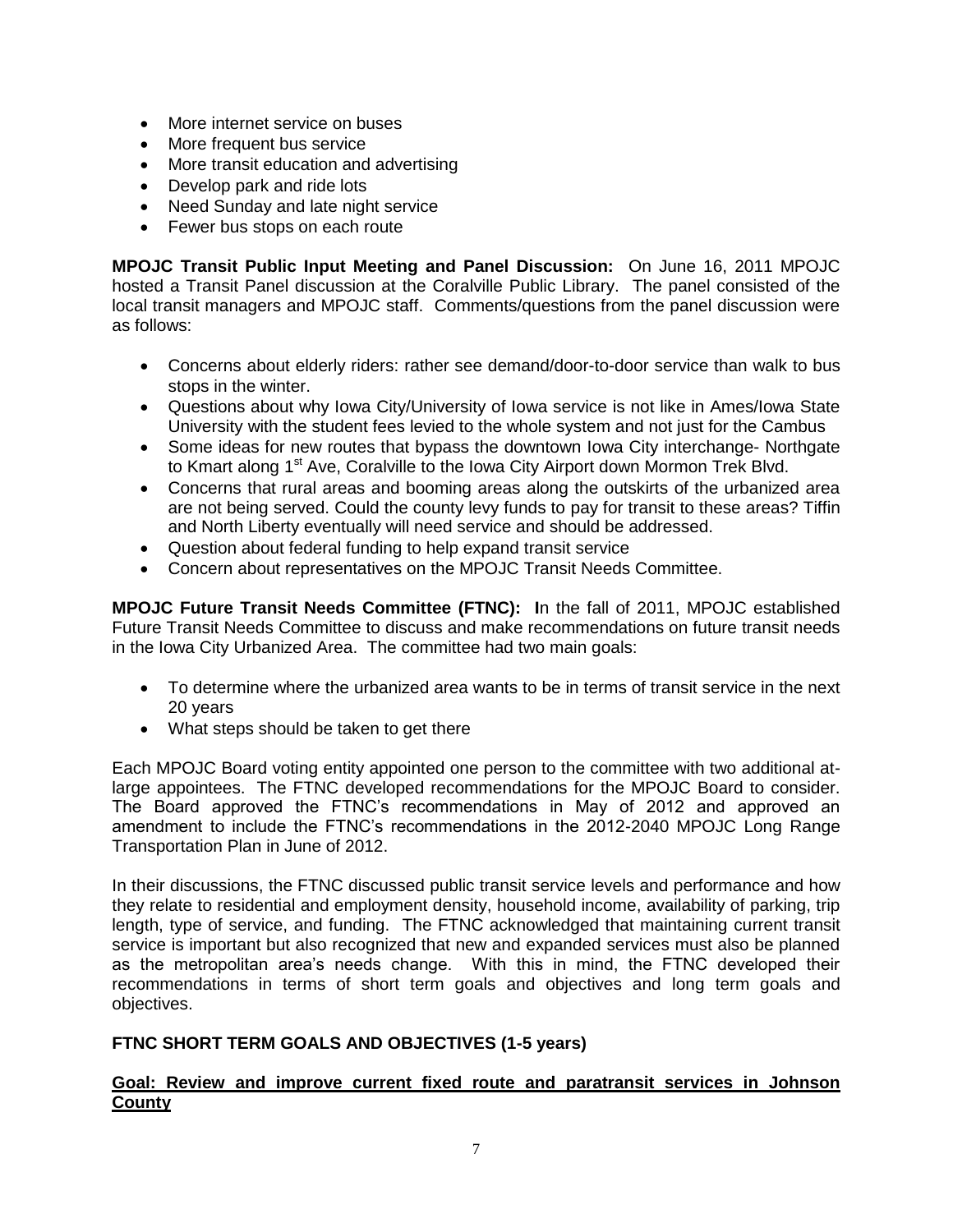#### **Objectives:**

- Continue cooperative efforts between transit agencies and MPOJC. These cooperative efforts have led to the highest ridership rates in Iowa. The Metropolitan Area had over 6.5 million fixed route rides in FY2011.
	- $\circ$  Continue planning efforts through the Passenger Transportation Plan (PTP). This plan allows the transit providers the opportunity to create partnerships between governments, private business, and human services organizations.
- Continue to review and improve existing routes and service by:
	- o Utilizing grant funds (including JARC and New Freedom) for route extensions, targeting employment centers, and persons with disabilities (ADA programs).
	- o Make annual adjustments based on transit performance statistics.
	- $\circ$  Consider improvements to bus stop shelters, trip maker programs, alternative fuels, education programs, and bus route frequency.
	- $\circ$  Explore route expansion within metro growth area, including manufactured housing and new housing developments as well as new and expanding commercial areas.
- Review opportunities to increase demand response service.
	- o Work with communities within Johnson County on ways to increase SEATS service.
	- $\circ$  Continue to work with the East Central lowa Council of Governments (ECICOG) on funding opportunities.
	- $\circ$  Consider cab ride programs during times when fixed route service is not operating.
	- $\circ$  Develop more education materials regarding existing demand response services.

# **Goal: Create new and expand current van pool programs in Johnson County**

#### **Objectives:**

- Review legal concerns regarding eligible riders in University of Iowa van pool program.
- Work with local business and other cities (Cedar Rapids) in the region to develop van pool and ride sharing programs.
- Continue to work with ECICOG, MPOJC, and the Corridor MPO on a corridor transportation study between the Iowa City area and Cedar Rapids.

#### **Goal: Explore Park and Ride programs**

#### **Objectives:**

- Locate park and ride lots for future use by both bus and rail services.
- Include the Eastern Iowa Airport as a Park and Ride possibility.
- Explore BRT service to Park and Ride lots.

#### **Goal: Explore Bus Rapid Transit (BRT) service**

### **Objectives:**

- When implementing a BRT service, consider improvements such as:
	- o Traffic signal preemption program for BRT service.
	- o Reduce the number of stops for BRT buses.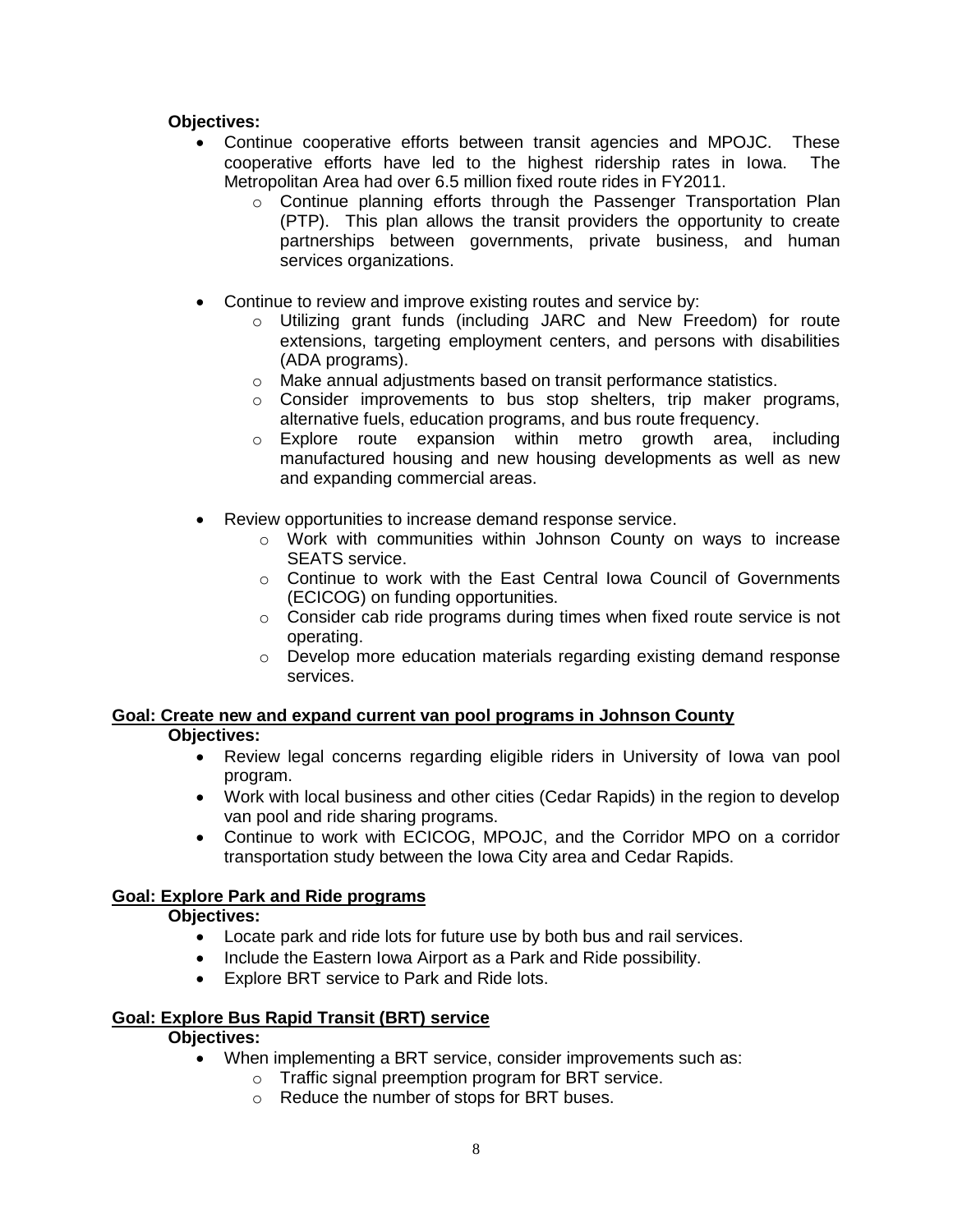o Modify intersections for BRT service.

#### **Goal: Develop future needs transit index and procedures for reviewing proposed route changes or expansions**

#### **Objectives:**

- A transit index can be used as a trigger to help determine when fixed route service should be expanded to growing areas in the metropolitan area. The transit index should use the following eight criteria:
	- $\circ$  Population density: based on a population density of 4-6 households/acre.
	- $\circ$  Employment density (employees/acre): higher employment densities are more transit supportive resulting in more cost effective services, including a number of large employers in Johnson County.
	- $\circ$  Congestion (volume to capacity): congestion can support transit by encouraging people to forgo travel by automobile (AM and PM peak times).
	- $\circ$  Parking availability: limited or restricted parking can encourage the use of transit such as the situation with the UIHC.
	- $\circ$  Connectivity and convenience: this refers to the roadway network, the number of potential routes to travel between points, the distance people need to walk to get to a bus stop (a quarter mile is the goal in the urbanized area), convenience, and ridership.
	- $\circ$  Income: persons with lower incomes are more likely to use and rely on transit service.
	- o Transit Oriented Development/Development Plans/Comprehensive Plans: local plans can encourage dense developments with high connectivity, limited parking, and pedestrian oriented environments.
	- $\circ$  Concentration of university employees: this is unique to areas such as the University of Iowa. University employees are more likely to use high frequency public transit service.
- Apply transit index to current transit routes in metropolitan area, review findings, and work with transit agencies to make route adjustments. (this item will be included in the MPOJC work program for FY2013)
- Apply transit index and procedures to growing areas outside the metropolitan area (including manufactured housing developments) by establishing additional criteria for areas outside the fixed route service area, including:
	- o Input from developers/realtors.
	- o Ridership surveys to determine type of service (fixed route, demand response, van pool, etc.)
	- o Potential partnerships for the operation and cost of a new service.
- Consider alternative fuels when developing service.
- Develop costs and means to pay for service. (consider service fees, tax levies, FTA and STA funding, contracts, etc.)
- Identify responsible agency for operation of expanded service.

#### **Goal: Support Amtrak service to Iowa City Objectives:**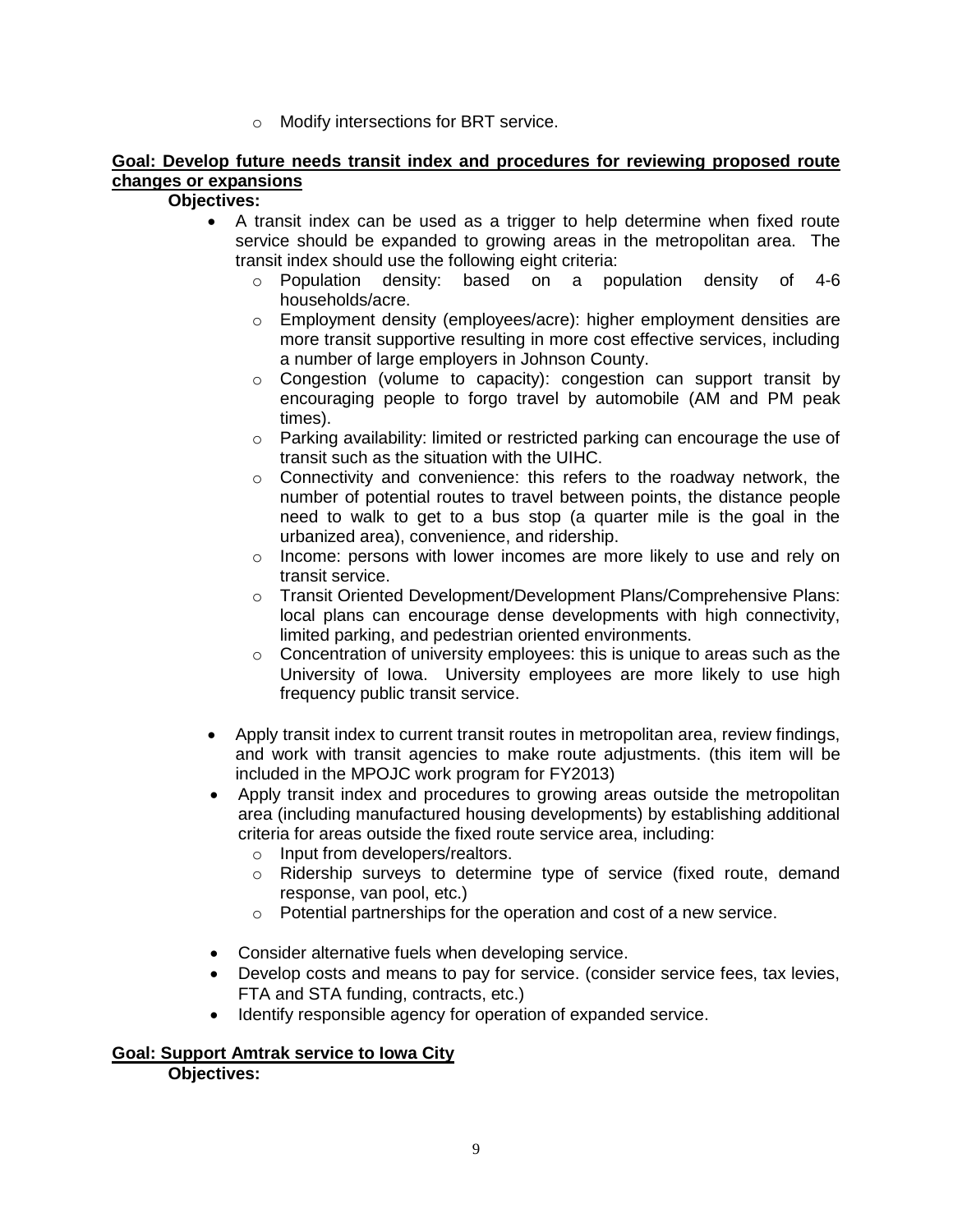- Support expansion of Amtrak service to Iowa City/Johnson County, Des Moines, and Omaha by assisting the Iowa DOT with the Chicago to Omaha Amtrak study. (study is due to Iowa Legislature by end of 2012)
- Continue to work with Iowa DOT's Passenger Rail Advisory Committee. MPOJC appoints a representative to the committee.

### **LONG TERM GOALS AND OBJECTIVES (5-20 years)**

#### **Goal: Review and study potential light rail service**

#### **Objectives:**

- Apply transit index to potential light rail service using the population density of at least 9 households/acre along rail line.
- Review past light rail service studies between Iowa City/Coralville and the Oakdale Campus, North Liberty, Eastern Iowa Airport, and Cedar Rapids using the existing CRANDIC rail line.
- Study an east-west service between Tiffin and Iowa City using the Iowa Interstate rail line.

#### **Goal: Review and consider the operational needs for transit consolidation or a countywide authority**

### **Objectives:**

- Review efficiencies and services.
- Identify pros and cons of consolidation.
- Review consolidation when opportunities arise.
- Review current state legislation regarding transit authorities. Consider proposing changes if necessary.
- Include Cedar Rapids area in transit authority discussions.

**Survey/interviews (Iowa City Transit/Diversity):** In an effort to gather public input on diversity and its relationship to transportation issues, Iowa City Transit, with assistance from MPOJC, has developed a survey to solicit input about various transportation-related topics and Iowa City Transit service. This survey was initiated through Iowa City's Diversity Committee which was formed to serve as an ad-hoc Iowa City Council committee to review issues relating to diversity within Iowa City's Transportation Services Department. The results of the survey will be presented to the Iowa City City Council and will help identify community transportation needs and guides decisions about transportation improvements in the future. The survey will be completed by the Spring of 2014.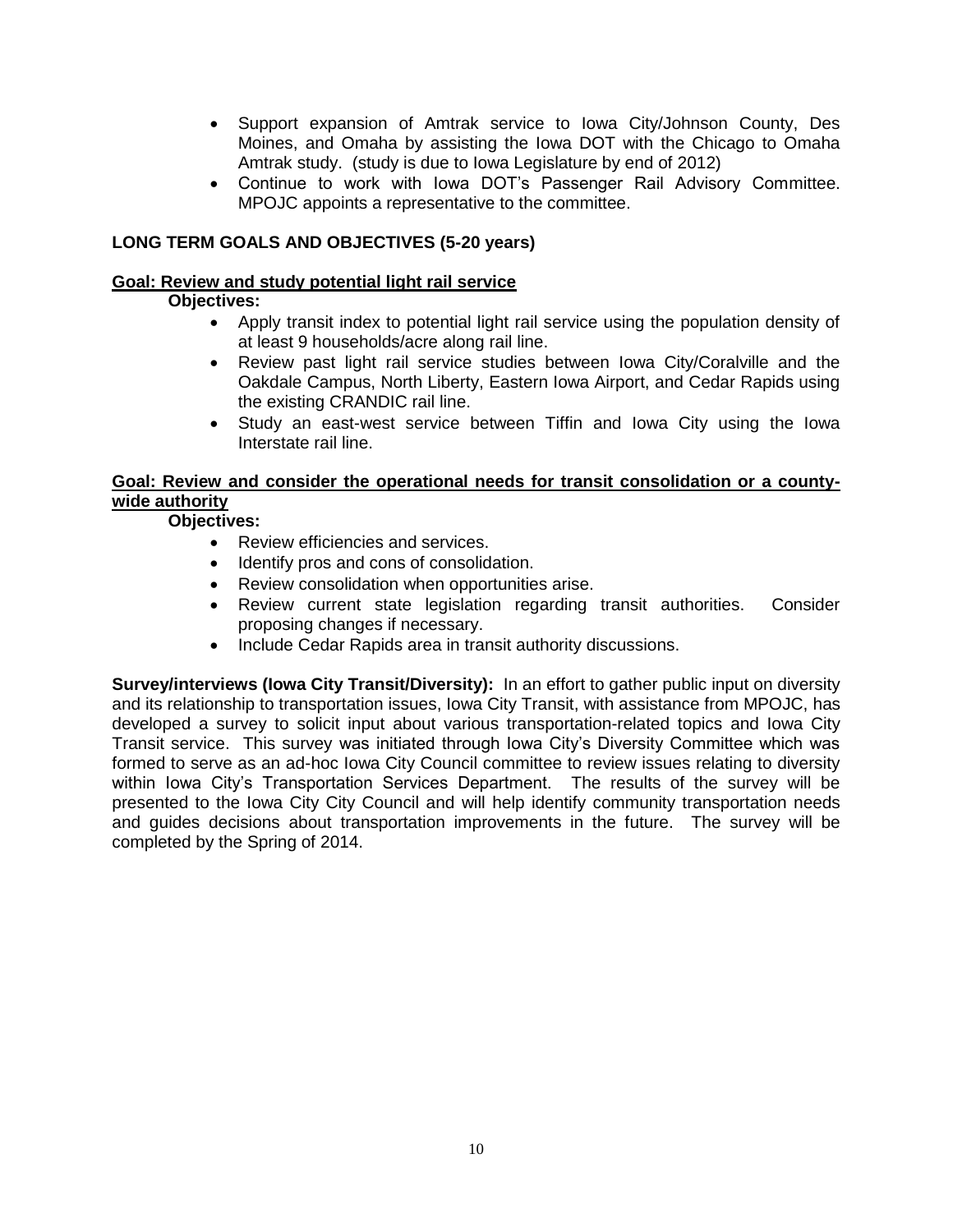# **Section Two: Inventory and Area Profile**

#### **Public Transportation Providers**

**Iowa City Transit (includes University Heights):** Iowa City Transit provides service on 17 regular routes from 6:00 a.m.-11:00 p.m. All routes operate daily with 30-minute service during peak periods. The Seventh Avenue (during a.m. and p.m. peak periods), Melrose Express, Westside Hospital, Eastside Express, and Westport routes operate hourly all day long. Midday service is hourly except on the Towncrest and Oakcrest where service is 30 minutes all day during the University academic year. The Eastside Loop and Westside Loop operate when Iowa City schools are in session. Hourly evening service is provided to the same general service area using combined routes, from 6:30 p.m.-11:00 p.m. Saturday service operates hourly all day with service ending at 7:00 p.m. There is no fixed route service on Sundays. Iowa City Transit also extends service to Chatham Oaks Care Facility located on the west side of Iowa City.

During peak periods Iowa City Transit operates 20 buses. Eight buses operate weekdays offpeak and all day Saturday. During evening hours five buses are in service. The Downtown Iowa City Transit Interchange is the hub of Iowa City Transit's operations. All regular routes arrive and depart at the interchange except for the Eastside Loop, allowing for coordinated transfers between buses. There is one free-fare route, the Downtown Transit Shuttle.

The existing fare structure is a \$1.00 base fare, \$32 unlimited ride 31-day pass, and \$8.50 for a ten-ride ticket strip. There is a 75¢ youth fare for K-12 aged children. Children under five may ride free accompanied by an adult. There is also a K-12 31-day pass available for \$27 and a student semester pass for \$100 for persons attending the University of Iowa or Kirkwood Community College. There is a monthly pass for University of Iowa faculty/staff for \$28 per month. Elderly persons may ride during off peak hours and all day Saturday for 50¢. Eligible persons with disabilities and low income elderly persons may ride free during off peak hours. A qualifying purchase from any merchant participating in the Bus and Shop Program entitles the purchaser to one free ride any time of day. Free transfers are available and may be used on Coralville Transit.

All Iowa City Transit fixed route buses are lift-equipped. Demand responsive paratransit service is provided during fixed-route service hours, operated by Johnson County SEATS.

The Iowa City Transit fleet inventory can be found in attachment 1.

**Coralville Transit (includes North Liberty)**: Coralville Transit operates two routes on weekdays between 6:00 a.m. and 6:30 p.m.; one additional route weekdays during the a.m. and p.m. peak hours; and one evening route until 12:00 a.m. An additional peak hour (tripper) route provides service to the core area of Coralville during the a.m. and p.m. rush hours when the University of Iowa is in session. The Lantern Park and Tenth Street routes operate in the core area of Coralville with half hour headways except during midday when headways are one hour. The Express Route operates on a 75-minute headway in the a.m. and p.m. peak, with no midday service (no service at Coral Ridge Mall). Saturday service is provided on one route that serves the Lantern Park/10th Street service area from 7:00 a.m.-7:30 p.m. Coralville Transit offers a commuter route to North Liberty on weekdays from 7 a.m.-8 a.m. and 5 p.m.-6 p.m. There is no midday service and this route does not service Coral Ridge Mall.

Coralville Transit operates seven buses during weekday peak periods, three buses off peak, and one bus evenings and Saturdays. No service is offered on Sunday. The tripper route does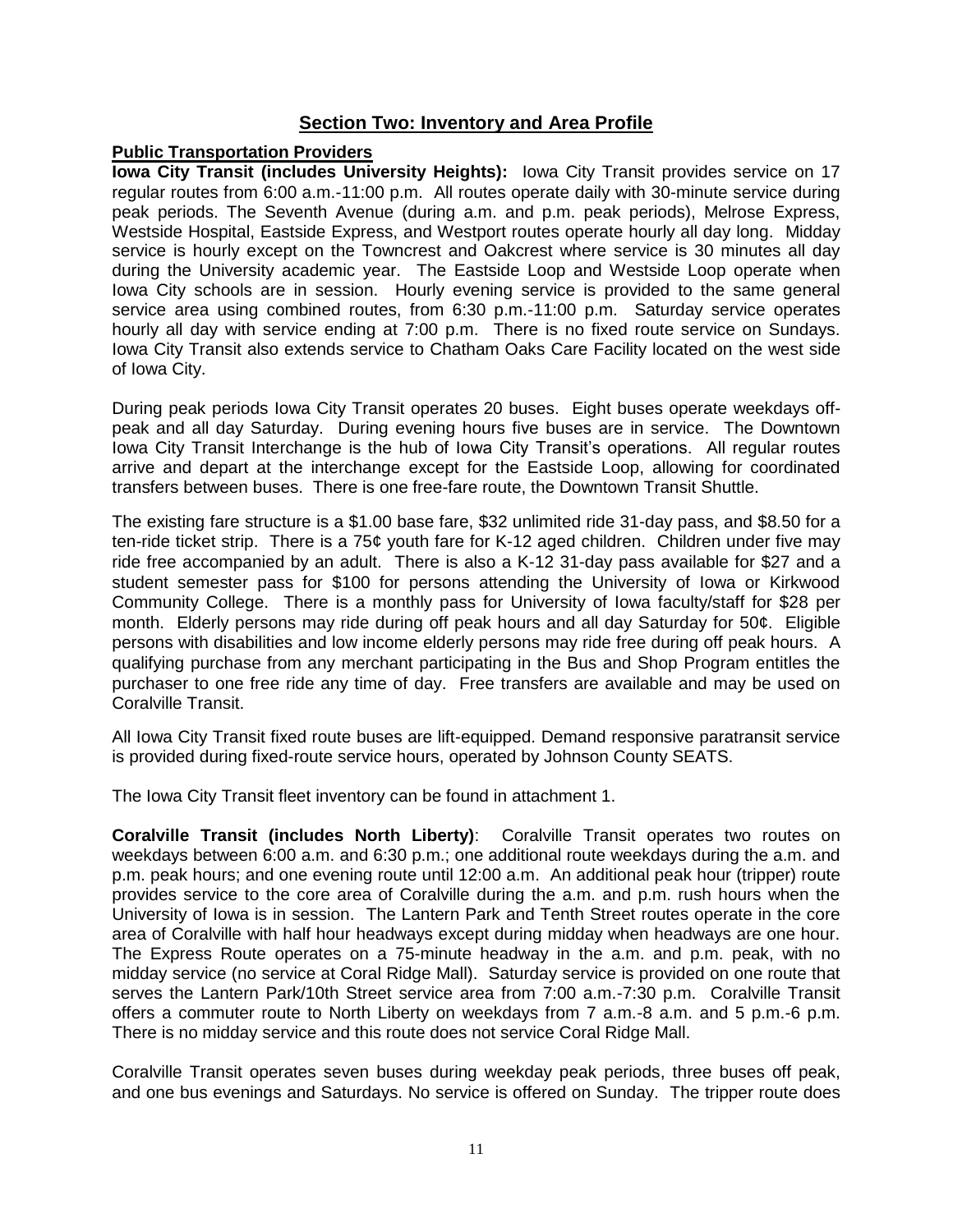not operate during University of Iowa summer and interim periods. All Coralville Transit routes interchange at Coral Ridge Mall, the Downtown Iowa City Transit Interchange, and at University of Iowa Hospitals and Clinics.

The base fare on Coralville Transit is \$1.00. Children under five, accompanied by an adult, ride for free. A 31-day pass is offered for \$32, and a 20-ride pass for \$20. Saturdays and evenings persons 5 to 15 years of age are eligible for a 75¢ youth fare. Elderly and disabled residents of Coralville may be eligible to ride for free at any time with a Coralville pass. Medicare recipients may ride at half-fare rates. Free transfers are available and may be used on Iowa City Transit. The purchase of \$10 or more from any of the merchants participating in the Bus and Shop Program entitles the purchaser to one free bus ride any time of day.

All Coralville Transit fixed route buses are lift-equipped. Demand responsive paratransit service is provided during fixed-route service hours, operated by Johnson County SEATS.

The Coralville Transit fleet inventory can be found in attachment 1.

**University of Iowa Cambus**: Cambus provides service on 13 routes Monday through Friday, and four routes Saturday and Sunday during the academic year. Cambus is a no fare service designed to facilitate circulation throughout the University campus. Although designed primarily to serve University students, faculty and staff, Cambus is also open to the general public.

Cambus operates two separate levels of service throughout the year. Academic year service is the highest level of service, summer/interim service is approximately 75% of academic year service. Differences in level of service are in the amount of service provided, not in the areas served. The service area remains the same during both periods.

The primary routes, Red and Blue, operate in nearly identical clockwise and counter clockwise loops which serve the residence halls, University Hospitals, most academic buildings, Iowa City, and commuter parking lots. The Red, Blue, Hawkeye, and Studio Arts routes are the only routes which operate on Saturday and Sunday, for 28 weeks per year. The other routes are designed for specific functions: providing service to Oakdale Campus, providing service to residence halls, providing a shuttle between main campus and the hospital area, and service to Mayflower and Hawkeye Apartments.

During the academic year Cambus operates 26 buses during daytime peak hours, 8-12 buses between 7:00 p.m. and 9:30 p.m., and five buses between 9:30 p.m. and 12:30 a.m. Weekend service on the Red, Blue, Hawkeye-Interdorm, and Studio Arts routes operates between noon and midnight with four buses. Cambus also operates a **Safe Ride** service on Friday and Saturday nights from midnight to 2:20 a.m. with two buses.

All Cambus fixed route buses are lift equipped. Cambus operates a special paratransit system, Bionic Bus. Similar to the fixed-route system, it is intended for University students, faculty and staff, but is also open to the public. The Bionic Bus system operates small accessible buses on a demand responsive basis. Service hours are the same as fixed route scheduled hours on Saturday and Sunday. A reduced level of service is provided during summer and interim periods.

The University of Iowa Cambus fleet inventory can be found in attachment 1.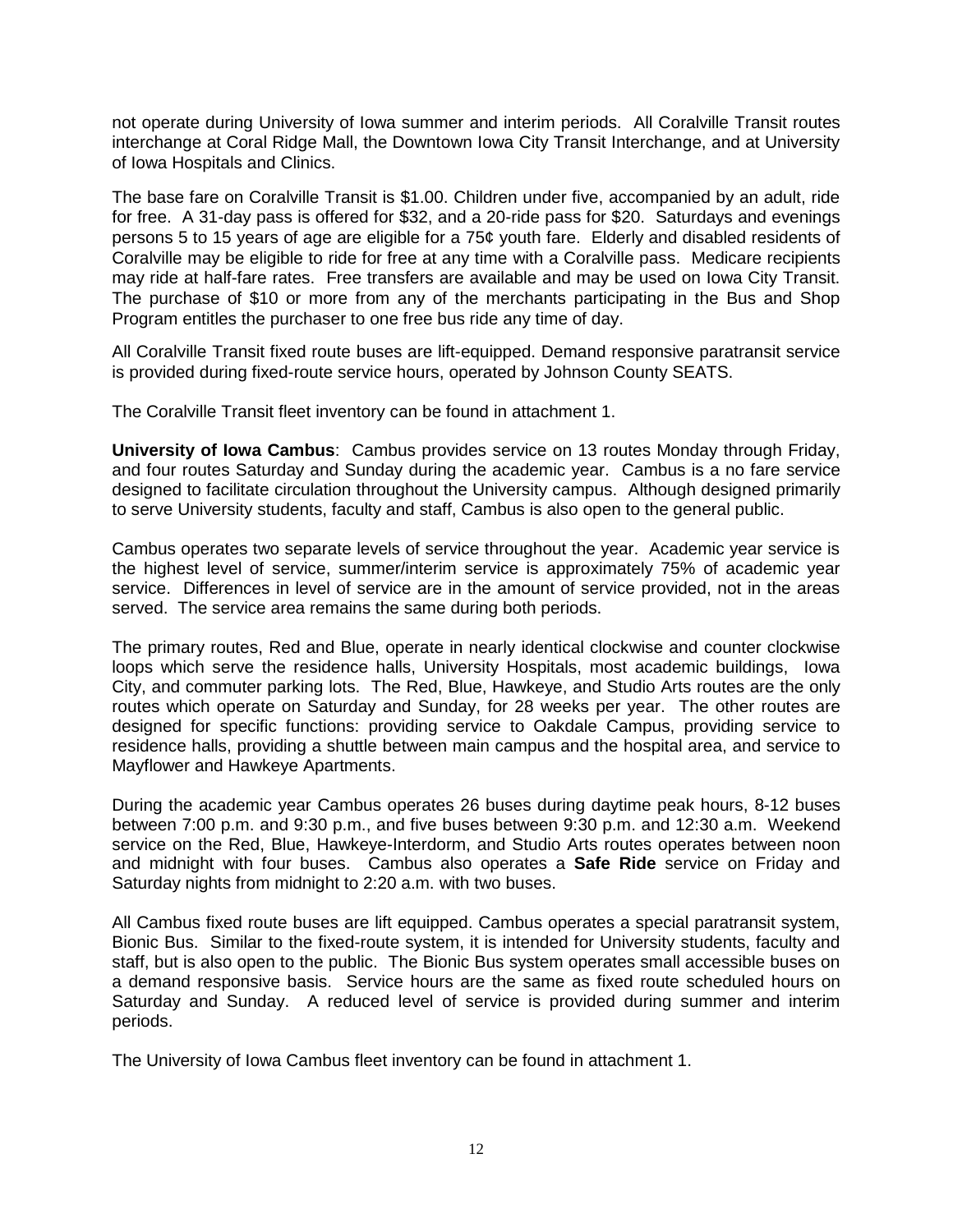**University of Iowa Employee Van Pool:** The van pool program is for University of Iowa employees only. Each rider pays a fee, lower than parking fees, to participate. Since the user fee does not cover the full cost of the program, the University of Iowa Parking & Transportation Department subsidizes 1/3 of the costs. The program utilizes both 15-passenger and 7 passenger vans. Vehicles are leased through the University's Fleet Services which also performs all the maintenance work on the vans as well as provides fuel. Vanpool drivers have their van fees waived. Drivers are responsible for the vanpool's operation and keep the van at their home.

In 2013 the program had 67 vans with 712 members (annual rides are not tracked). The vans traveled a total of 1,101,092 miles. The average round-trip mileage is 65 miles. The vans are currently coming from the following communities: Ainsworth, Amana, Cedar Rapids, Clarence, Conesville, Davenport, Durant, Kalona, Marengo, Marion, Mt. Pleasant, Mt. Vernon, North English, Olds, Oxford, Riverside, Shueyville, Solon, Tipton, Washington, Wayland, Wellman, West Branch, West Liberty, Williamsburg, and Wilton.

Currently, the University of Iowa employee van pool program vehicles are not ADA accessible.

**Johnson County SEATS:** Iowa City and Coralville Transit systems contract with Johnson County SEATS for provision of complimentary demand-responsive paratransit service during fixed-route service hours. Johnson County SEATS also provides scheduled demand response service to all residents outside of the metropolitan area in Johnson County.

To qualify for SEATS service in the urbanized area, you must have a transportation disability that precludes you from utilizing fixed-route service. While all fixed-route buses are now liftequipped, SEATS is available to pick up and drop off passengers who are unable to, or are not mobile enough, to reach a standard bus stop.

Iowa City Transit provides 12 vehicles to Johnson County SEATS for use in Iowa City, Coralville Transit provides 3 vehicles for use in Coralville, and ECICOG provides 10 buses for use in Johnson County. All of the SEATS vehicles are ADA accessible.

#### **School Bus Service:**

| Iowa City Community School District (Durham School Services): | 118 buses (12 ADA buses)/<br>107 Routes/1 charter bus |
|---------------------------------------------------------------|-------------------------------------------------------|
| Iowa City Regina School District (Central Iowa Transit):      | 6 buses (0 ADA buses)/                                |
|                                                               | 6 routes/1 charter bus/1 bus                          |
|                                                               | for Hawk Ridge (University of<br>lowa)                |
| Clear Creek-Amana School District:                            | 28 buses (4 ADA buses)/18<br>routes/4 vans            |
| <b>Willowwinds School:</b>                                    | 1 vehicle (non-ADA)                                   |

The Iowa City School District is served by Durham School Services, the Iowa City Regina School District is served by Central Iowa Transport, and the Clear Creek-Amana School District provides in-house bus services (some service is outside of the Iowa City metropolitan area). Durham School Services also offers charter services not under the current school district contract. Central Iowa Transit also offers charter service and contracts with the University of Iowa for transportation services between Hawk Ridge Apartments and campus. Willowwinds Schools is a small private facility with 30 students and has 1 van for school activities.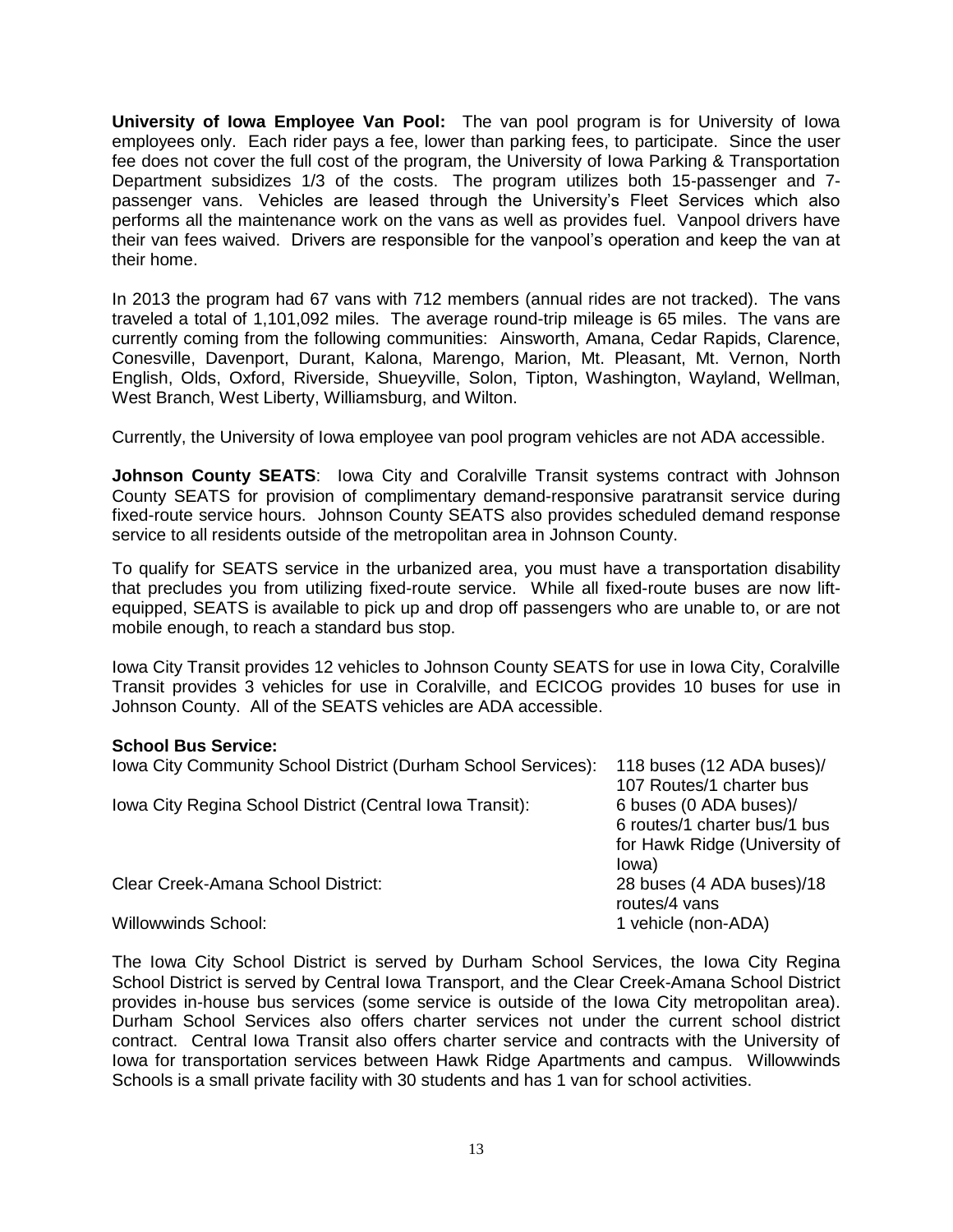# **Human Services Providers**

Human Services

- 4Cs/Hometies (1 van)
- Iowa City Housing Authority
- Mayors Youth Employment Program (MYEP) (2 vans)
- Pathways (adult daycare) (1 car)
- Access2Independence (adult daycare)
- Reach for Your Potential (adult daycare)
- Chatham Oaks (4 vans, 2 cars)
- Goodwill Ind. (2 vans)
- Iowa Vocational Rehabilitation
- Crisis Center
- United Action for Youth (2 vans, 2 cars)
- Domestic Violence Intervention Program (DVIP)
- Johnson County Social Services
- Johnson County General Assistance
- ARC of Southeast Iowa
- Big Brothers/Big Sisters
- Community Mental Health Center
- Elder Services, Inc./RSVP
- Four Oaks
- Handicare
- Neighborhood Services (2 locations)
- Salvation Army
- Kirkwood Skills to Employment
- Systems Unlimited
- Life Skills
- Shelter House
- Successful Living
- Hawkeye Area Community Action Program
- MECCA
- Conner Center Rights & Resources
- ICCSD Family Resource Center
- Solon Senior Advocates
- Iowa City/Johnson County Senior center

Very few human service agencies have their own vehicles and when they do they have very specific uses for those vehicles. Many human service agencies indicated that they would prefer not to have their own vehicles since they are expensive to maintain and operate. From past surveys and meetings, we learned that the most common issue facing human service programs is the lack of public transit service options to meet their needs. Their clients often spend too much time on certain bus routes before reaching their destination. Human service agencies continue to utilize public transit as much as possible and work public transit into their daily operations and programs.

#### **Private Transportation Providers**

Taxi Service

- American Taxi Cab (32 vans, 1 car)
- Big Ten Taxicab (7 vans)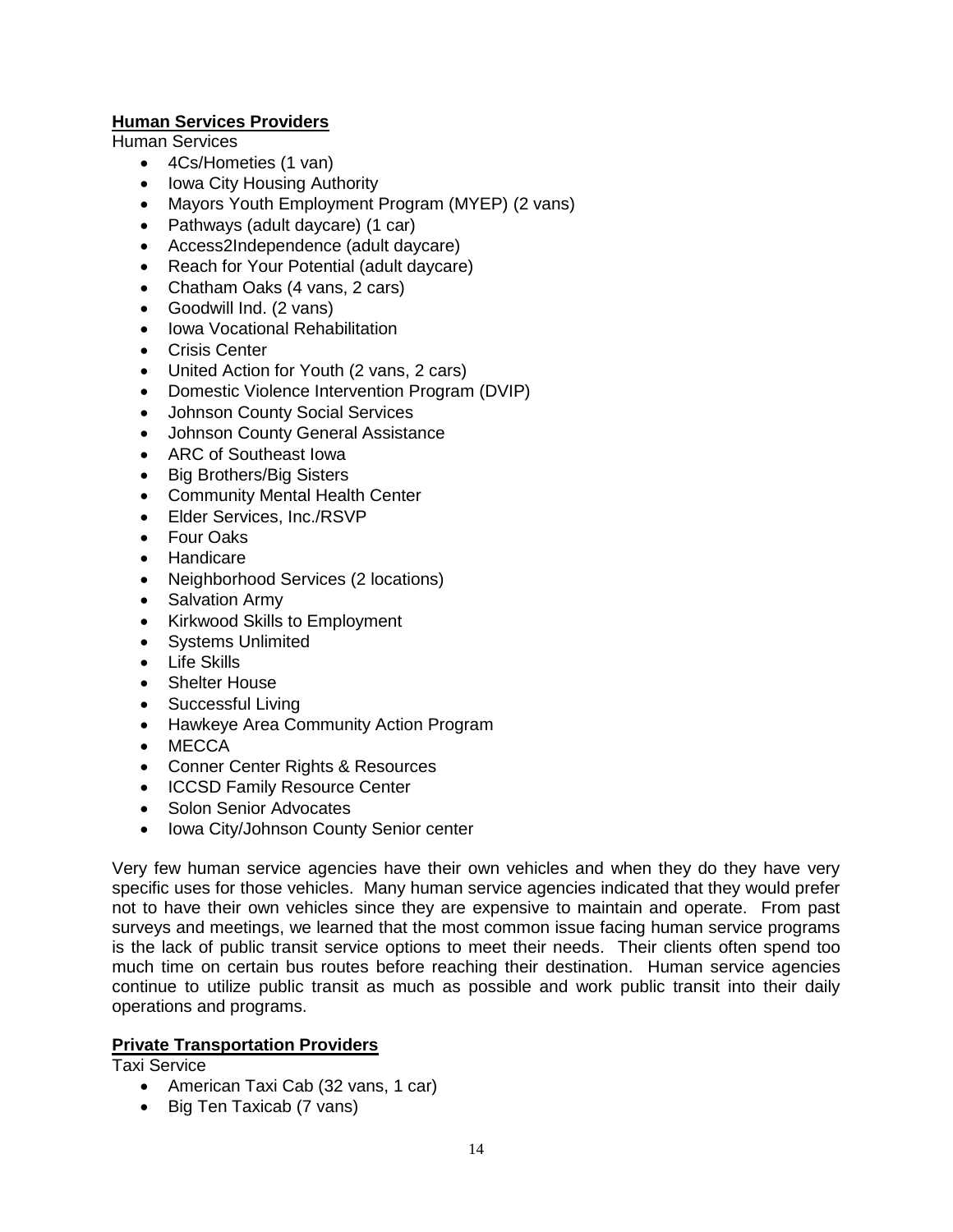- Five Star Taxi (4 vans)
- Jowan Taxi Cab (19 vans)
- Marco's Taxicab Co. (8 vans, 5 cars)
- Number One Cab (4 vans)
- Old Capitol Independent Taxi (1 van, 3 cars)
- Pink's Taxi (4 vans)
- Red Line Cab (6 vans, 1 car)
- VinaSun Taxicab (4 vans)
- Yellow Cab (10 vans, 11 cars)

The list of taxi cab services comes from the City of Iowa City's list of permitted taxi cab companies. These cab companies operate throughout the Iowa City Urbanized Area but are only required to have an operating permit in Iowa City. Most of these companies are very small operations and do not operate on a full time basis. There are 120 cabs permitted to operate, none are equipped with lifts or ramps for persons with disabilities. The high number of cabs in the urbanized area offers more transportation service than most communities of similar size.

Airport Transportation Services

Eastern Iowa Airport-Airport Shuttle Service (11 vans)

Hotel Shuttles

- Baymont Inn & Suites, Coralville (6 passenger van)
- Clarion Inn (9 passenger van)
- Coralville Marriott Hotel and Convention Center (13 passenger bus)
- Suburban Extended Stay Hotel, Coralville (9 passenger van)
- Travel Lodge, Iowa City (airport shuttle)

There were 24 hotels identified in the Iowa City Urbanized Area with 5 of them providing transportation services for their guests.

Medical Transport/Ambulance Services/Hospital Transportation Services

- Advanced Medical Transport
- South East Iowa Ambulance
- Corridor Medical Shuttle
- VA Medical Center

Interstate Bus Services

- Burlington Trailways (10 stops/day in Iowa City)
- Mega-Bus (4 round trips daily during peak times)

Currently, the Iowa City Court Street Transportation facility contracts with one intercity bus company, Burlington Trailways, for regularly scheduled stops in the Iowa City Urbanized Area. Mega-bus also makes frequent stops in Iowa City but do not have a contract with the City.

Senior Living/Independent Living Facilities (\*transportation)

- Legacy Active Retirement Community-Iowa City\*
- Melrose Meadows Assisted Living-Iowa City\*
- Oaknoll Retirement Residence-Iowa City\*
- Walden Place-Iowa City\*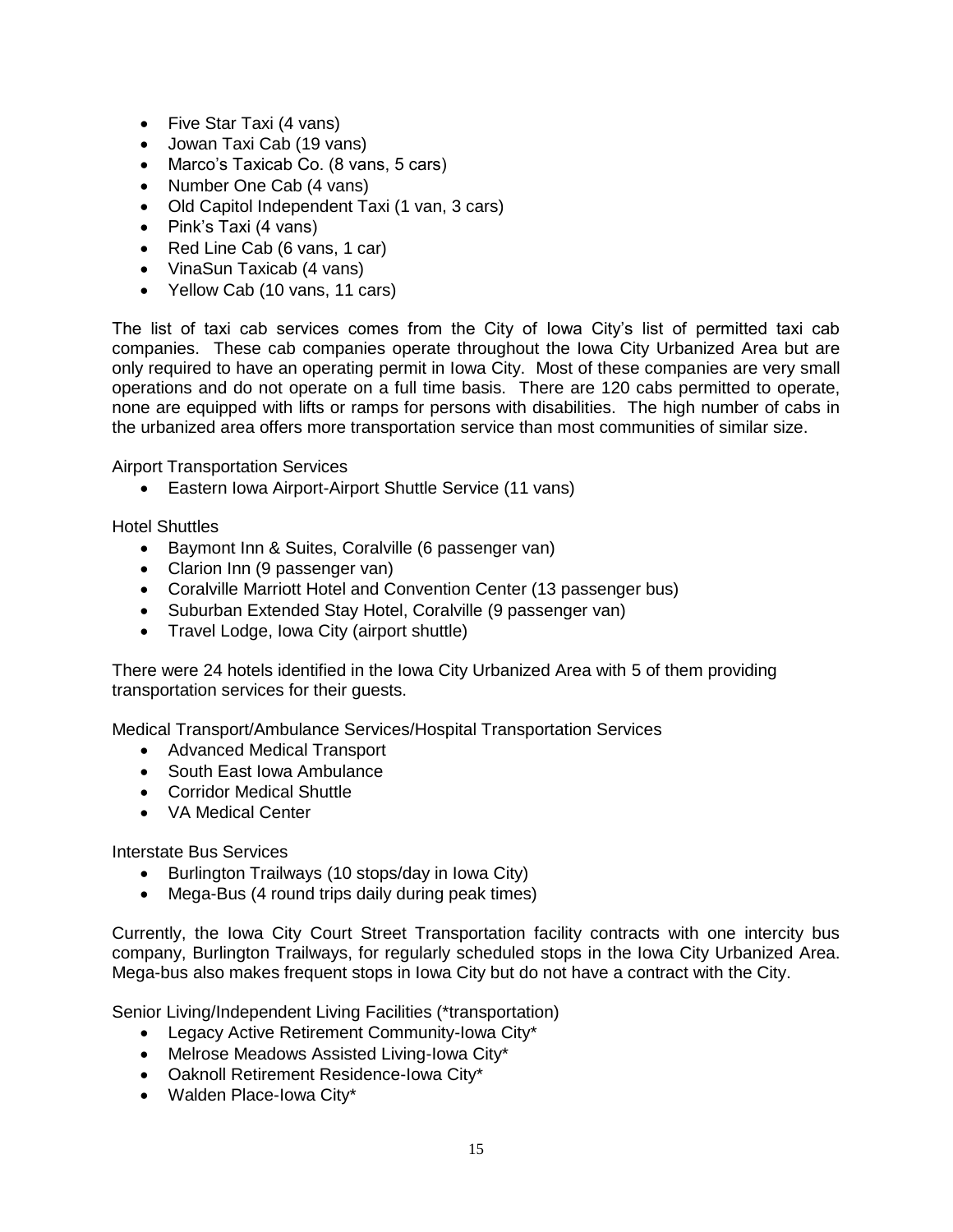- Windmill Pointe Estates-Coralville\*
- Autumn Park Apartments-Iowa City
- **•** Bickford Senior Housing-Iowa City
- Capitol House Apartments-Iowa City
- Citizen Building Apartments-Iowa City
- Concord Terrace Apartments-Iowa City
- Coral Village Apartments-Coralville
- Ecumenical Towers-Iowa City
- Jefferson Point-North Liberty
- Lexington Place-Iowa City
- Liberty Housing Company-North Liberty
- North Liberty Living Center-North Liberty
- Regency Heights-Iowa City

#### Day Cares

- Enchanted Neighborhood Day Care & Preschool (2 vans)
- Kiddie Konnection (1 van)
- La Petite Academy (3 15 passenger buses)

There are over 50 licensed childcare facilities in the Iowa City Urbanized Area. Only three have their own transportation services. The services include pick up and drop off at schools and field trips.

#### Performance Measures

Each year, MPOJC prepares transit performance statistics for Coralville Transit, Iowa City Transit, and University of Iowa Cambus. The numbers come from the approved Iowa DOT year-end report for each transit provider. MPOJC uses these numbers to calculate the 5307 operating funding apportionment each year as well. Information is summarized for fixed route and paratransit service. The factors include:

- Ridership
- Total Operating Costs
- Fare Revenue
- Revenue Vehicle Miles
- Revenue Vehicle Hours
- Cost Per Ride
- Cost Per Revenue Vehicle Mile
- Cost Per Revenue Vehicle Hour
- Fare box/Expense Ratio
- Average Fare
- Operating Deficit Per Trip
- Riders Per Revenue Vehicle Mile
- Riders Per Revenue Vehicle Hour

The FY2013 Performance Statistics Table can be found in Attachment 2.

#### **Area Profile**

The Iowa City Urbanized Area includes the municipalities of Coralville, Iowa City, North Liberty, Tiffin, and University Heights. According to the U.S. Census Bureau, the population for the urbanized area was 74,513 in 1990, 84,672 in 2000, and 102,961 in 2010. These numbers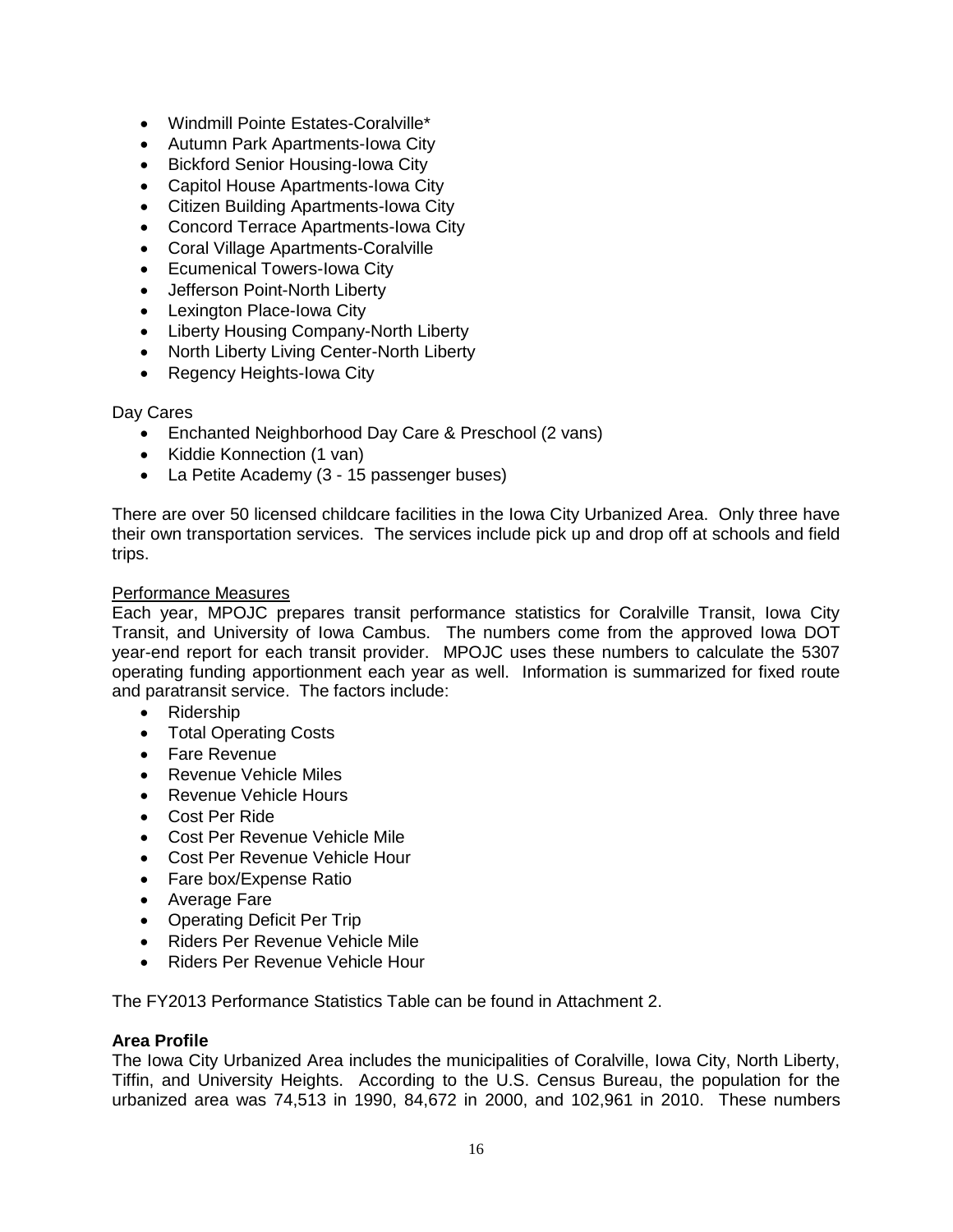represent an average annual population growth of 1.9%. Thirty-year forecasts for population, projected number of households, and future developed acreage forecasts for the MPOJC urbanized area and Johnson County can be found below. The method used to produce these forecasts is based on the assumption that past population growth rates can be used to predict future growth. Forecasts were derived using the 1990, 2000, and 2010 census population for each community.

#### Population Projections/Demographics

# Population Projections 2010-2040

|                                                     | <b>Census</b> | <b>Projections</b> |        |        |
|-----------------------------------------------------|---------------|--------------------|--------|--------|
| <b>Entity</b>                                       | 2010          | 2020               | 2030   | 2040   |
| <b>Iowa City</b>                                    |               |                    |        |        |
| Population                                          | 67,862        | 71,400             | 75,500 | 79,500 |
| <b>Household Units</b>                              | 29,270        | 30,254             | 31,992 | 33,686 |
| <b>Multi-Family Acres</b>                           |               | 47                 |        |        |
| Needed<br>Single-Family Acres                       |               |                    | 130    | 341    |
| Needed                                              |               | 269                | 745    | 1,208  |
|                                                     |               |                    |        |        |
| <b>Coralville</b>                                   |               |                    |        |        |
| Population                                          | 18,907        | 23,400             | 27,600 | 31,900 |
| <b>Household Units</b>                              | 8,310         | 9,915              | 11,695 | 13,517 |
| <b>Multi-Family Acres</b><br>Needed                 |               | 74                 | 156    | 240    |
| <b>Single-Family Acres</b>                          |               |                    |        |        |
| Needed                                              |               | 456                | 962    | 1,480  |
|                                                     |               |                    |        |        |
| <b>North Liberty</b>                                |               |                    |        |        |
| Population                                          | 13,374        | 17,700             | 22,900 | 28,100 |
| <b>Household Units</b><br><b>Multi-Family Acres</b> | 5,761         | 7,500              | 9,703  | 11,907 |
| Needed                                              |               | 61                 | 138    | 215    |
| <b>Single-Family Acres</b>                          |               |                    |        |        |
| Needed                                              |               | 595                | 1,349  | 2,103  |
|                                                     |               |                    |        |        |
| <b>Tiffin</b>                                       |               |                    |        |        |
| Population                                          | 1,947         | 2,600              | 3,400  | 4,100  |
| <b>Household Units</b><br><b>Multi-Family Acres</b> | 848           | 1,102              | 1,441  | 1,737  |
| Needed                                              |               | 8                  | 18     | 27     |
| <b>Single-Family Acres</b>                          |               |                    |        |        |
| Needed                                              |               | 94                 | 219    | 328    |
|                                                     |               |                    |        |        |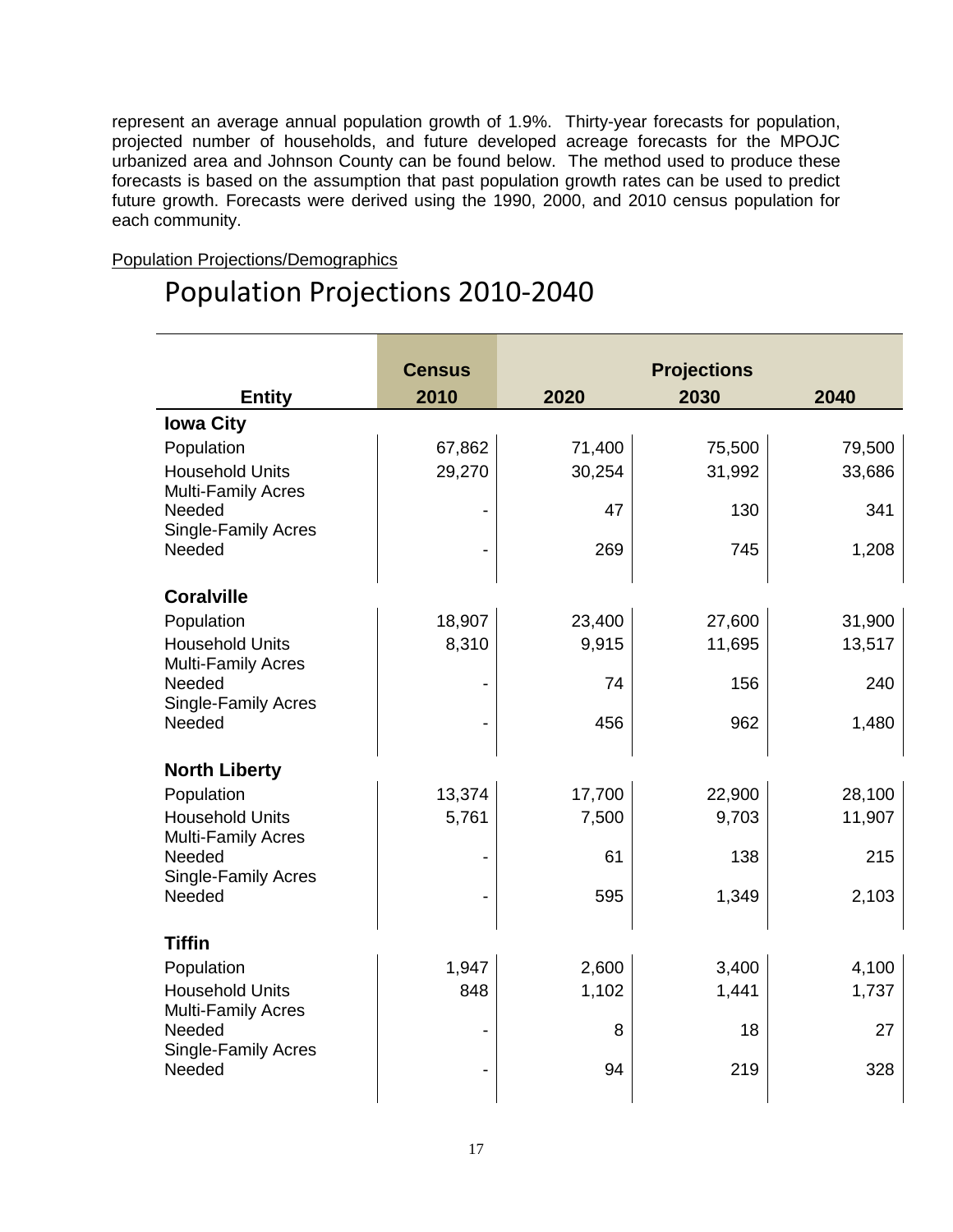| <b>University Heights</b>        |         |         |         |         |
|----------------------------------|---------|---------|---------|---------|
| Population                       | 1,051   | 1,000   | 1,000   | 1,000   |
| <b>Household Units</b>           | 512     | 512     | 512     | 512     |
| <b>Rural Johnson County</b>      |         |         |         |         |
| Population                       | 27,741  | 31,300  | 34,400  | 37,600  |
| <b>Johnson County</b><br>(Total) |         |         |         |         |
| Population                       | 130,882 | 147,400 | 164,800 | 182,200 |

Additional demographic information is available for each community in Attachment 3. Maps showing transit routes and stops, as well as commercial and special needs housing areas are also found in Attachment 3.

#### Commuting Characteristics

| Municipality      | 2000<br>Population | 2010<br>Population | $\%$<br>Change | Walked | Bike or<br>Taxi | Public<br>Transportation |
|-------------------|--------------------|--------------------|----------------|--------|-----------------|--------------------------|
| Coralville        | 15.123             | 18.907             | 25%            | 3.0%   | 2.6%            | 7.8%                     |
| Iowa City         | 62,220             | 67,862             | 9%             | 14.9%  | 4.6%            | 8.2%                     |
| North Liberty     | 5.367              | 13,374             | 149%           | 1.7%   | 0.6%            | 1.1%                     |
| Tiffin            | 975                | 1.947              | 100%           | 0.5%   | 0.6%            | 1.1%                     |
| <b>University</b> |                    |                    |                |        |                 |                          |
| Heights           | 987                | 1.051              | 6%             | 22.6%  | 15.1%           | 2.4%                     |

#### **Senior Populations**

There are more than 8,300 individuals in Johnson County over the age of 65. According to the Census, 4,375 or 52% of Johnson County's older adults live within the city limits of Iowa City. Slightly more than 830 older adults (10% of the county population) live in Coralville, 218 and 200 older persons live in North Liberty and University Heights, and less than 100 older adults live in Tiffin. Slightly more than 1,900 (23%) older persons live in unincorporated or rural areas of Johnson County. According to a Johnson County Livable Community for Successful Aging (JCLC) Policy Board survey, approximately 92% of the older adults in Johnson County rely on private vehicles for their transportation needs, and 86% of these reported that they were able to drive themselves. Among this group, 70% reported that they drove daily and the majority of older adults were happy with their ability to get around the county.

#### Disabled Populations

The disabled population in the Iowa City metropolitan area is served by both fixed route and complementary paratransit service. Iowa City Transit and Coralville Transit track disabled riders in their fixed route service through the sale of Senior/Disabled bus passes. Iowa City Transit's sales are split 74% seniors and 26% disabled. Coralville Transit is split 63% seniors and 37% disabled.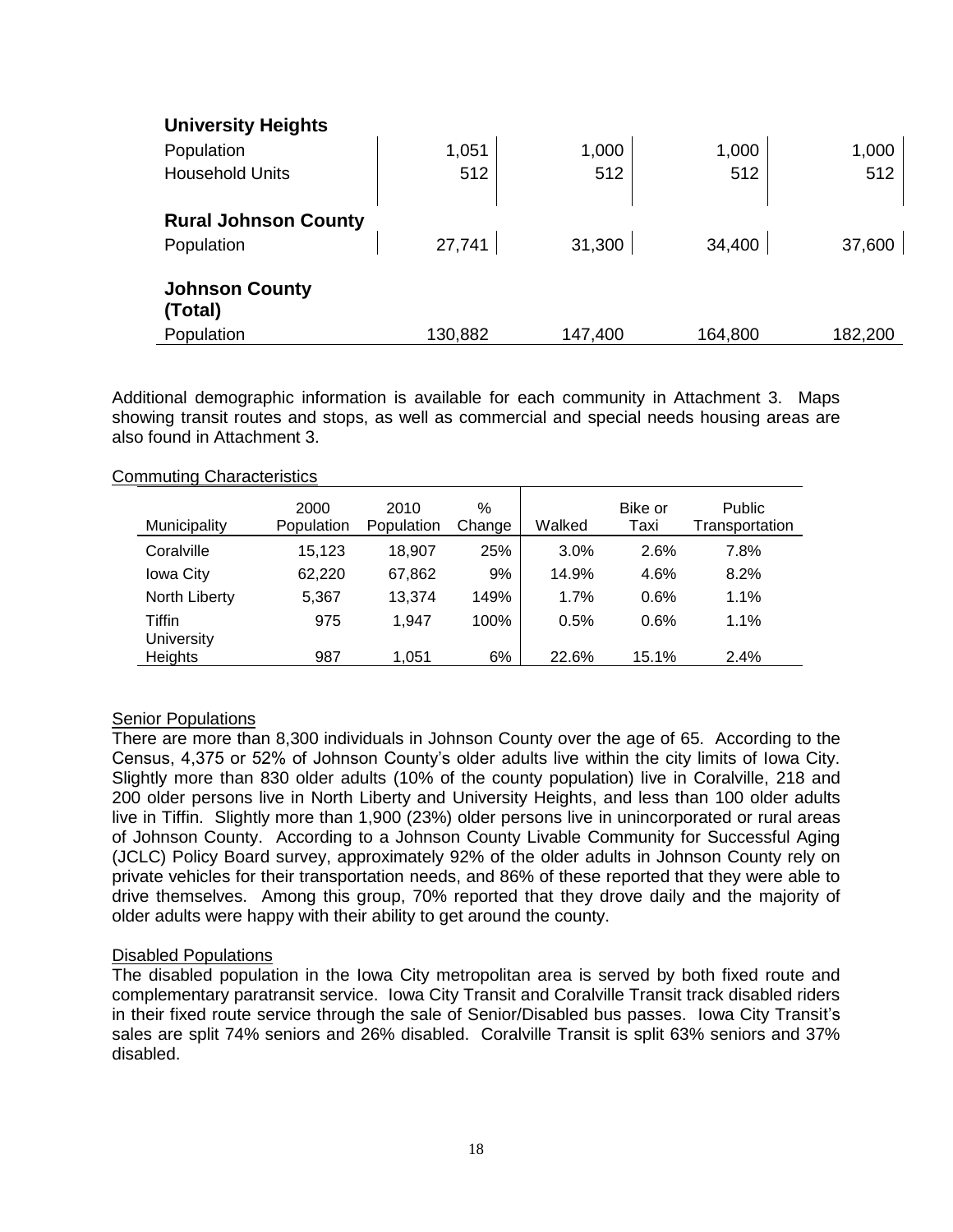Johnson County SEATS provides (by contract) complementary paratransit service for both Iowa City Transit (University Heights has a separate contract with SEATS) and Coralville Transit (includes North Liberty). Riders must qualify to ride SEATS through each community. The metropolitan area's ridership for FY2013 was as follows:

#### FY2013 Johnson County SEATS Ridership

| <b>Iowa City</b>          | 101,743 |
|---------------------------|---------|
| Coralville                | 14,902  |
| Rural (includes Tiffin)   | 1,725   |
| North Liberty             | 590     |
| <b>University Heights</b> | 148     |

#### University of Iowa

The Iowa City Urbanized Area is a diverse community with most foreign-speaking residents residing here due to their affiliation with the University of Iowa, either as an international student or visiting scholar. The University has, on average, an international student population of 3,000 persons on an annual basis as well as approximately 450 visiting scholars, which represents about 10% of the University of Iowa student enrollment. The largest national representations of international students and scholars at the University of Iowa are from Asia, as shown below:

#### **UI International Students and Scholars by World Region**

| <b>National Representation</b> | <b>Student Population</b> | <b>Scholar Population</b> |
|--------------------------------|---------------------------|---------------------------|
| China (PRC)                    | 1.737                     | 97                        |
| Korea, Republic of             | 383                       | 49                        |
| India                          | 316                       | 25                        |
| Taiwan                         | 98                        | 9                         |
| Malaysia                       | 79                        |                           |

#### *Source: The University of Iowa, Fall 2011 Profile of International Students and Scholars*

According to the University of Iowa's fall 2011 *Profile of International Students and Scholars*, China, the Republic of Korea, India, and Taiwan remain the top represented countries in the international student population. Malaysia (79 students) rounds out the top five, replacing Japan (45 students) from the fall 2001 largest international student enrollment representations. While the same data is not available for the international scholar population, it can be assumed that past national representation trends found among the student population can be applied to the international scholar population, as four of the top five represented countries are the same for both international students and scholars in 2008.

The University of Iowa's Intensive English Program (IIEP) reports 200 international students enrolled in the intensive English language classes, while other visiting students speak and understand, at minimum, some English. The International Students and Scholars Services (OISS) director stated that the student population from India generally speaks advanced-tofluent English. Visiting scholars have no English speaking requirements and often speak littleto-no English. The scholars attend the University to conduct research with an affiliated University member who speaks the scholar's native language. There is an additional international population of approximately 500 dependents and spouses that accompany international students and scholars.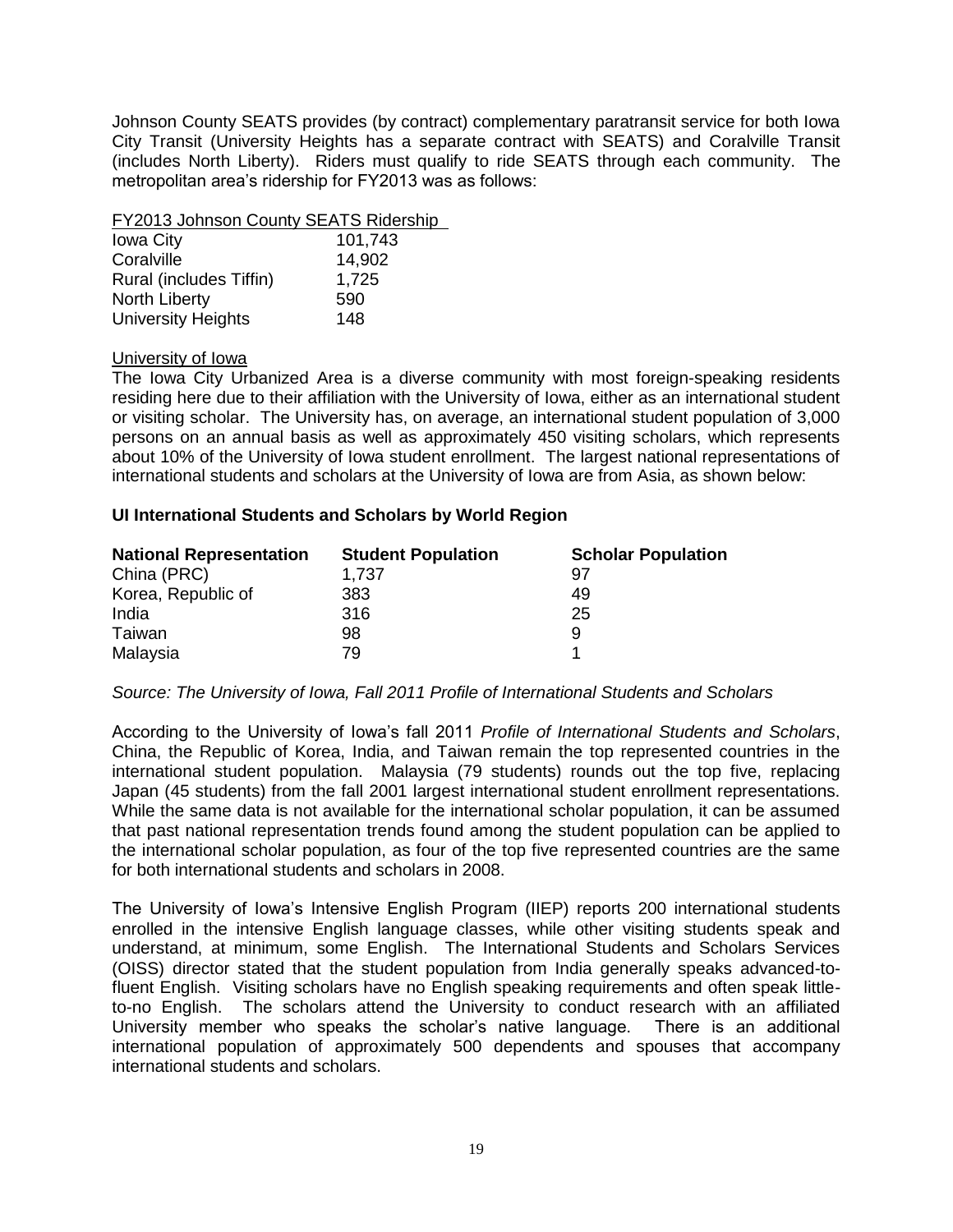#### Iowa City Community School District

The Iowa City Community School District (ICCSD) and the Iowa Department of Education compile information regarding the number of students receiving English Language Learning (ELL) services. The following charts show how the use of ELL services, largely attributed to an influx of Spanish, Bosnian, and Vietnamese speakers, and is increasing in Iowa's schools. In the ICCSD the number of students receiving ELL services is 3.78% (482 students) for the 2012- 2013 school year.



**Ten Year English Language Learner (ELL) Student trends in Iowa**

 *Source: Iowa Department of Education, PK-12 Student Data*

In Iowa, students receiving English Language Learning services have increased 63% in the past decade. According to US Department of Education 2008-2009 school year data, the native language of most Iowa ELL students is Spanish (73.8% of all Iowa ELL students). The second most common native language in Iowa is Bosnian (4.3%), followed by Vietnamese (4.1%).

# **Ten Year English Language Learner Trends in the Iowa City Community School District (ICCSD)**

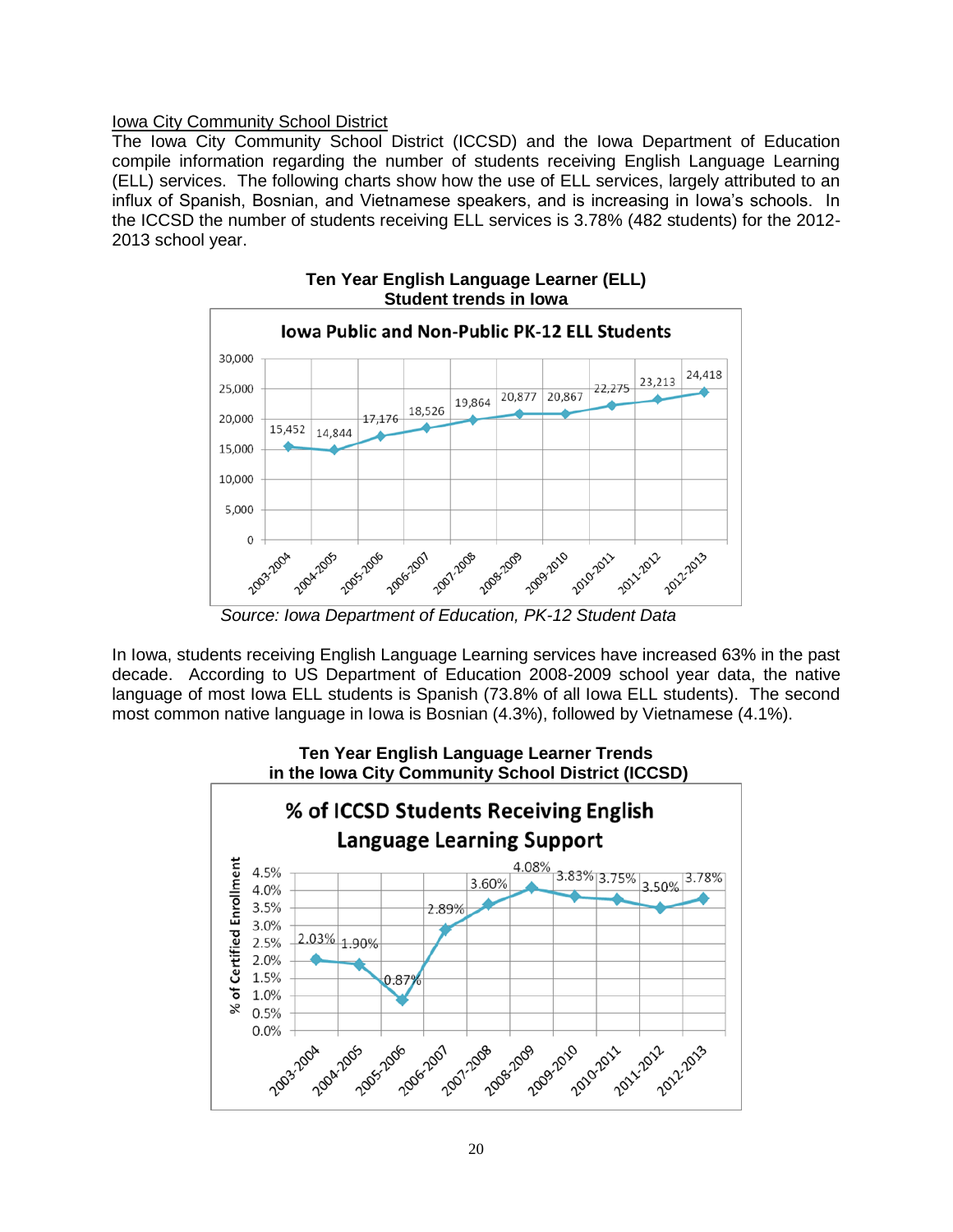*Source: Iowa Department of Education, PK-12 Student Data Iowa Public School PK-12 Limited English Proficient Students (LEP) by District and Grade*

For the 2012-2013 school year, there are 12,751 students (IA Dept. of Education Certified Enrollment) in the Iowa City Community School District. Of those, 3.78% (482 students) receive English Language Learning services.

#### Limited English Proficiency (LEP)

In determining the number or proportion of Limited English Proficient (LEP) persons in the Iowa City area, the 2007-2011 U.S. Census American Community Survey (ACS) data was evaluated. According to ACS data, 15,837 persons in Johnson County (12.1% of the population) spoke a language other than English at home. Of the 15,837 persons residing in Johnson County who spoke a language other than English at home, 5,329 (4.07% of the population) reported speaking English less than "very well", or in other words, would be considered to have limited English proficiency. The table below shows the language subgroups as follows:

#### **Persons in Johnson County Who Reported Speaking English Less Than "Very Well"**

| Language Spoken                 | <b>Number of Persons</b> | <b>Percent of Total</b><br><b>Population</b> |  |
|---------------------------------|--------------------------|----------------------------------------------|--|
| Spanish                         | 1,791                    | $1.37\%$                                     |  |
| Other Indo-European language    | 873                      | 0.67%                                        |  |
| Asian & Pacific Island language | 2,010                    | 1.54%                                        |  |
| Other languages                 | 655                      | 0.50%                                        |  |

#### *Source: 2007-2011 American Community Survey, 2011 ACS 1 Year Estimates*

After analyzing the area's population characteristics, University of Iowa population, and school district population, both the Hispanic/Latino and the Asian/Pacific Island populations were identified as needing language assistance. As a result, the local transit providers offer information in Chinese, Korean, and Spanish.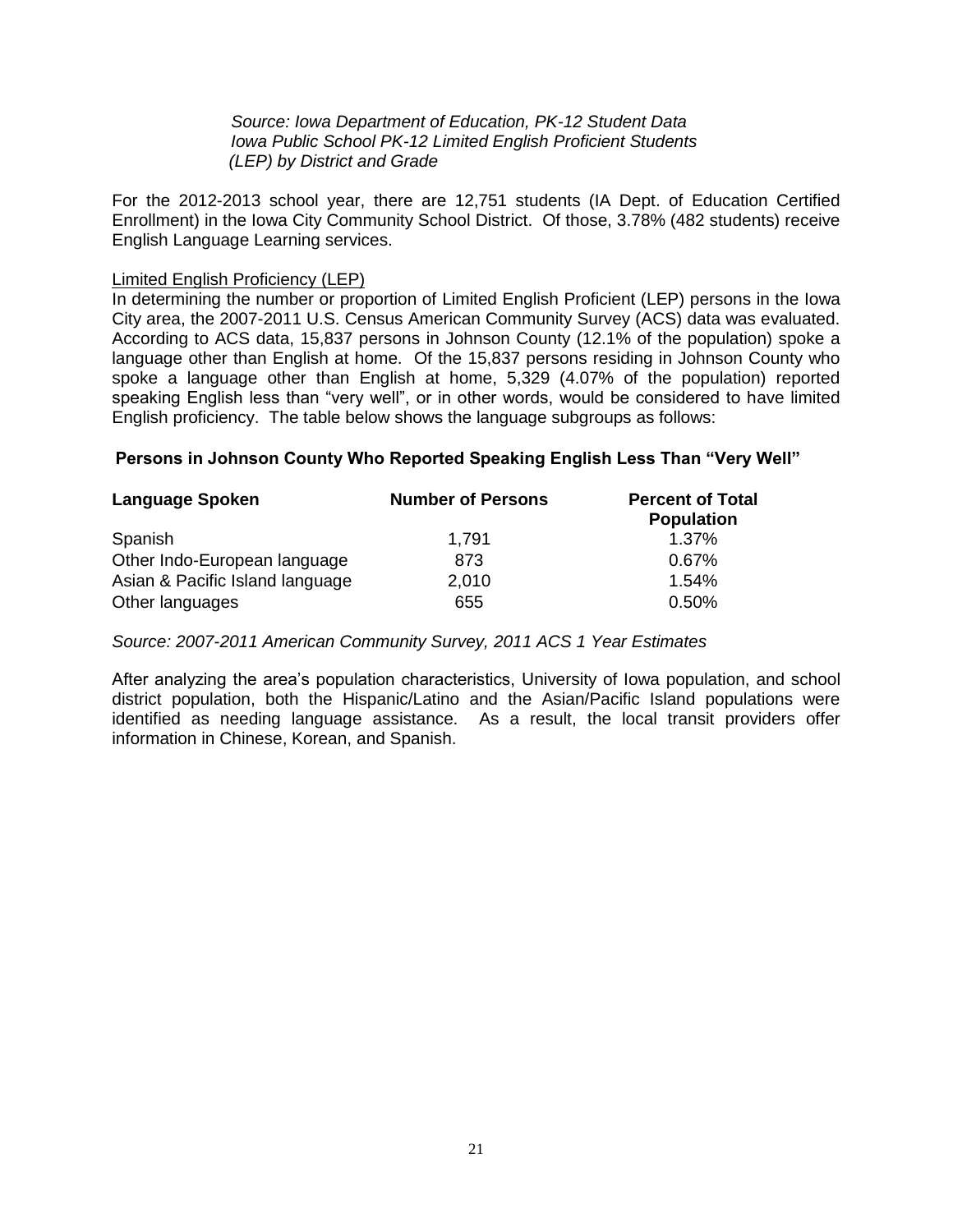# **Section Three: Coordination Issues**

As a result of public input, transportation organizations, and advisory group meetings, the following service needs, fleet needs, and facility needs have been identified consistently over the years.

Service Needs

- Lack of public transit service during late night and early morning hours, Saturdays, Sundays, and holidays.
- Public transit may be very inconvenient for some due to time consuming rides on public transit.
- Public transit may not provide frequent enough service to certain employment and/or shopping centers in the urban area or surrounding communities.
- Distribute more training and education material to potential users of public transit. Including the Livable Communities Transportation brochure.
- Evaluate the need for fixed route and/or demand response transit service to Tiffin. Consider options to pay for service.
- Evaluate need for additional bus shelter facilities, including future shelters in North Liberty and Tiffin. The implementation of the Bongo program may reduce the need for more shelters. Reduced budgets and increased maintenance costs are also prohibiting the placement of more shelters.
- More park and ride facilities are necessary to reduce vehicle congestion and the growing need for more parking in the downtown Iowa City area and at the University of Iowa.
- Consider the need for a bus/light rail service between Iowa City urbanized area and Cedar Rapids.
- Evaluate business demand for transportation services outside of the Iowa City urbanized area, including Riverside Casino and Amana.
- Continue to support the Volunteer Transportation Coordinator position with Elder Services. This service targets persons with disabilities that cannot utilize fixed route or paratransit service. This position coordinates a door-through-door service with the support of the local medical community.
- Lack of bus shelters in metropolitan area.
- Consider more partnerships in order to provide late night, holiday, and weekend transit service.
- Lack of an ADA accessible vehicle for use by private sector for service after fixed route and paratransit service hours end.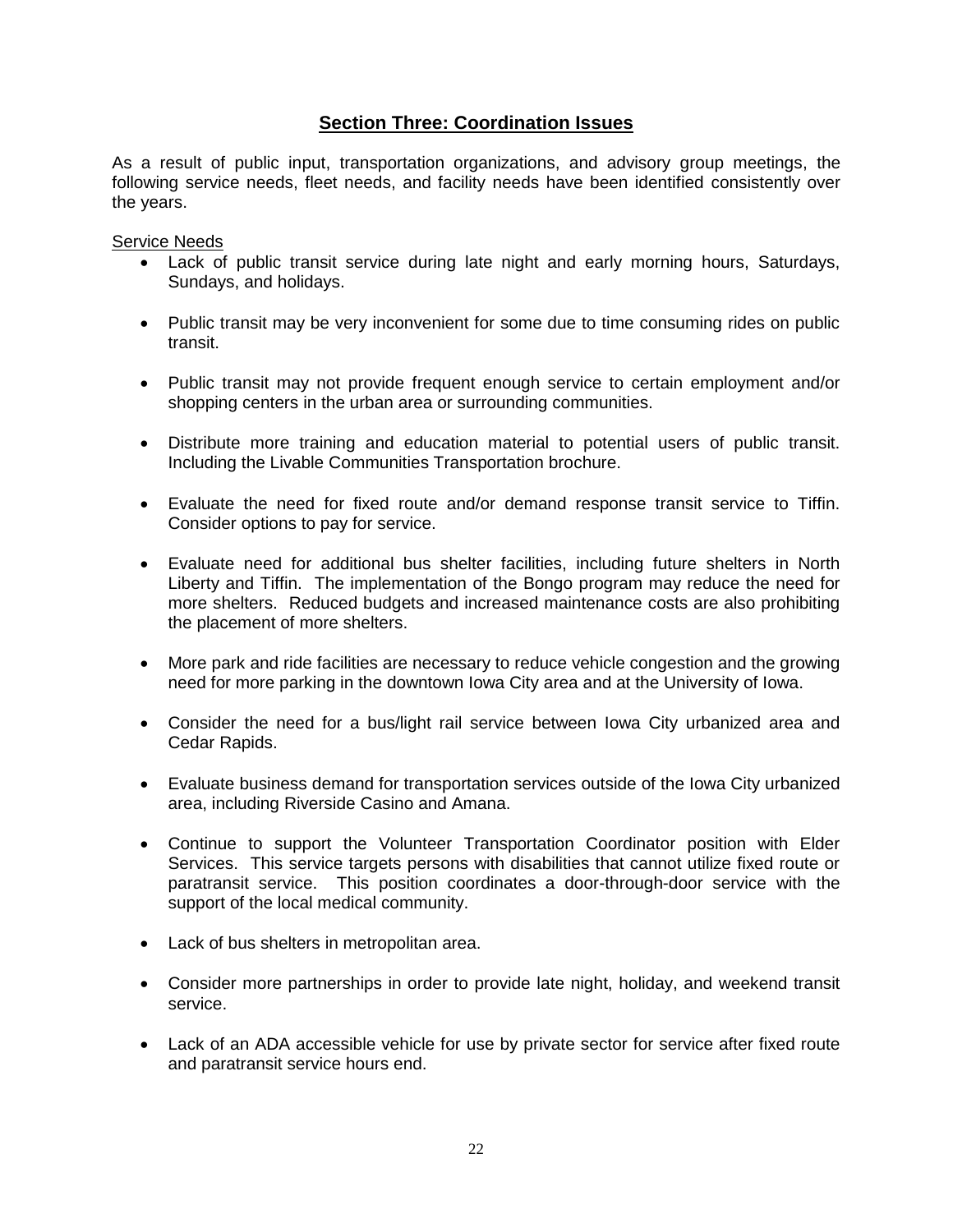#### Fleet Needs

 The spare ratios for the three transit systems in the urbanized area including fixed route and paratransit buses. The total number of buses for the Coralville Transit fleet is 13, Iowa City Transit 38, and Cambus 34. Almost half of the buses in the three fleets are older than 12 years. The following spare ratios are currently in effect for each system:

|  | ○ Coralville Transit: |  | 30% (3 spares/ 13 total/ 10 peak) |
|--|-----------------------|--|-----------------------------------|
|--|-----------------------|--|-----------------------------------|

o Iowa City Transit: 23% (7 spares/ 38 total/ 30 peak)

- o University of Iowa Cambus: 17% (5 spares/ 34 total/ 29 peak)
- The local human service agencies have limited fleets and little funding to expand or repair existing fleets. Many agencies must rely on public transportation, donations, or resort to using personal vehicles when transporting clients.
- As the need for service grows so does the need for equipment. Newer and more efficient buses are needed in order to keep costs down. New routes are anticipated where expansion will be necessary.

#### Facility Needs

- Coralville Transit has plans for an intermodal facility to be located in their new Iowa River Landing Development Area. This redevelopment area will include not only the new intermodal facility but also a hotel and conference center (completed in 2006), professional office and retail space, public recreation, open space, and trails. This intermodal facility will include a transit interchange/hub for Coralville Transit and will be fully operational for paratransit services for Johnson County SEATS and Cambus. The facility will also provide taxicab and intercity bus accommodations, a park-and-ride program, bicycle facilities, and will include administrative offices for transit and parking. Coralville has already received three "earmarks" for design and engineering totaling about \$1,500,000. The total cost for this facility is over \$18,000,000. Coralville Transit has recently hired a consultant to design and engineer the intermodal facility. Earmark funds will pay for the D/E. Coralville Transit has received four earmarks for the intermodal facility totaling \$2,466,980. In 2011, the City of Coralville received a \$4 million Livability Grant from FTA to be used in the construction of the intermodal facility. Coralville is currently designing the facility to be built in phases. Construction will begin in 2014.
- The Iowa City Transit facility is undersized and has significant environmental issues due to it being constructed on top of an old dump site. Cracks in the utilities infrastructure underneath the building cause significant air quality issues. The flood of 2008 also damaged the pipes underneath the facility. Driveways and parking areas have settled 4 to 6 feet. Settling and methane gas issues have made it difficult to expand the facility and maintenance costs continue to increase. Iowa City plans to implement a feasibility study for a new transit facility in 2012 with construction to begin in 2015 if funding is secured through federal earmarks. The cost of the project is estimated at \$20 million. Iowa City Transit received \$64,000 for building repair through PTMS in FY2007. These building repairs were completed in the spring of 2008. Iowa City Transit invested over \$200,000 in improving the air quality at their current transit/maintenance facility in 2000 and 2001.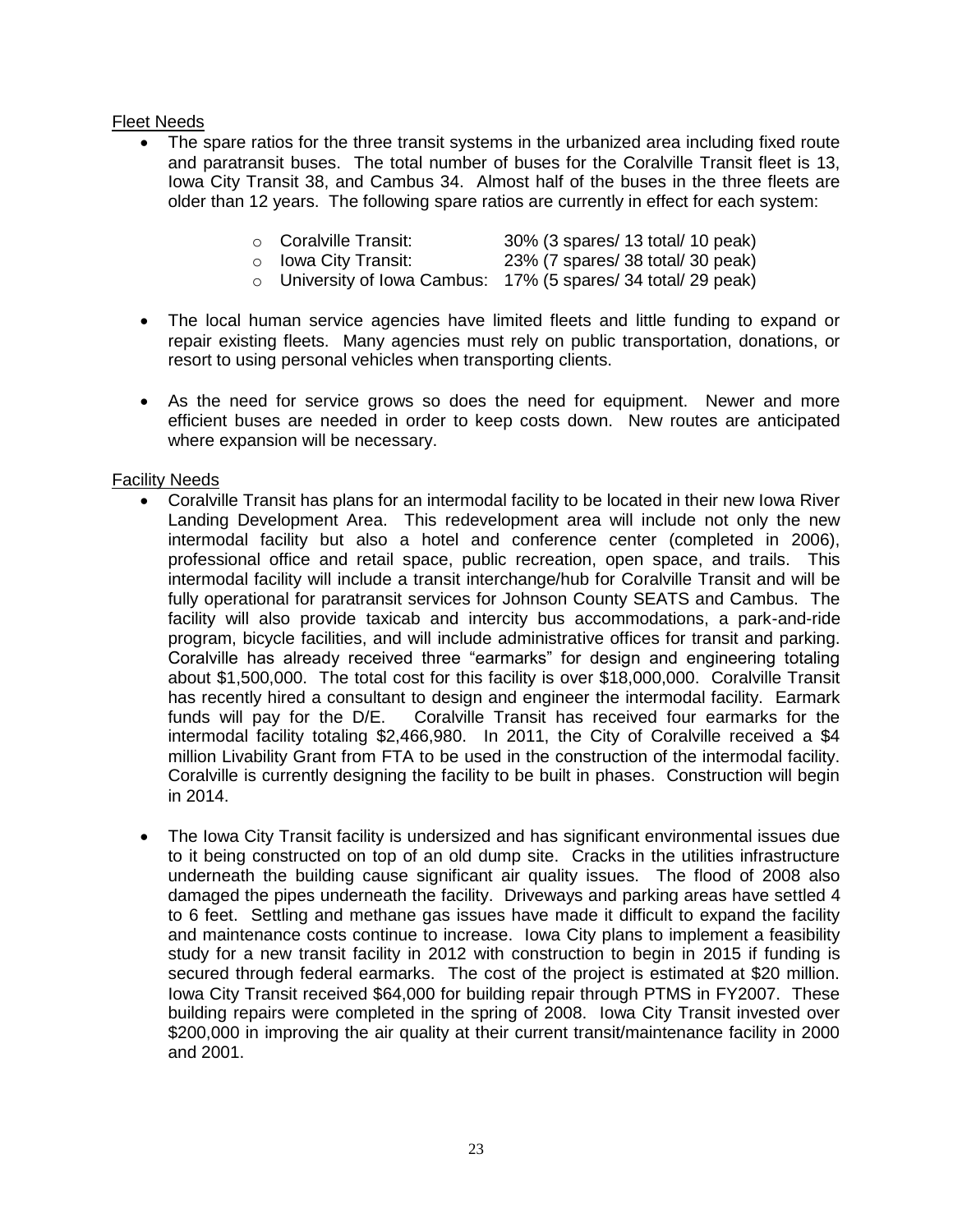- In FY2007, Cambus received \$64,000 from PTMS to install a sprinkler system in their existing maintenance facility. The facility is located along the Iowa River and was damaged by the 2008 flood. In FY08 Cambus received \$880,000 in funding through the State's RIIF program to expand their current bus storage facility. Cambus also utilized \$230,000 in 5310 funds (FY2007 and FY2008) in the expansion project. Before the expansion Cambus could not house their entire transit fleet inside, leaving 25% of the fleet outside. A site and program study has been conducted by the University of Iowa and it has been determined that a joint use facility, along with the University of Iowa's Fleet Services Division, would provide the opportunity for a more efficient and cost effective facility. Staffing and equipment would also be shared by the two university divisions. Cambus has started a new location analysis for this facility and plans to begin construction in the next three to five years.
- The need for additional bus stop shelters was identified by the Johnson County Livable Communities Transportation Committee and the Johnson County SEATS Paratransit Committee.
- Cambus continues to monitor the changing parking situation due to the many construction projects taking place on campus.

#### Status of Past Priorities/Strategies

Service Projects:

- An AVL (Automatic Vehicle Location) system, as well as signage, has been installed in Iowa City Transit, Coralville Transit, and Cambus buses.
- Iowa City Transit and Coralville Transit completed a joint fare box replacement project in FY2013.
- Established a Volunteer Transportation Coordinator position with Elder Services using New Freedom funding. This project was a joint effort between Elder Services, Iowa City transit, and Coralville Transit. The service targets persons with disabilities that cannot utilize fixed route or paratransit service. This position coordinates a door-through-door service with the support of the local medical community.
- Met with Corridor MPO and the East Central Iowa Council of Governments to consider the need for a transportation service between the Iowa City urbanized area and the Cedar Rapids urbanized area. Funding for a comprehensive study of the issue is being considered.
- Coralville Transit and Iowa City Transit have determined that they will continue to use Special Needs Section 5310 funding for elderly persons and persons with disabilities by putting the funding toward their SEATS paratransit contract. Cambus does not contract for paratransit service so they will continue to use the funding for bus replacement in their Bionic Bus fleet and for the operation of the program.

Fleet Projects:

• In FY2007 Cambus received funding for 11 new heavy-duty buses (\$2,921,600 federal funds) through the Public Transit Equipment and Facilities Management System (PTMS 5309). In FY2008 Cambus received three additional heavy-duty buses (\$801,000 federal funds). Iowa City Transit received one new light-duty bus (\$61,420) through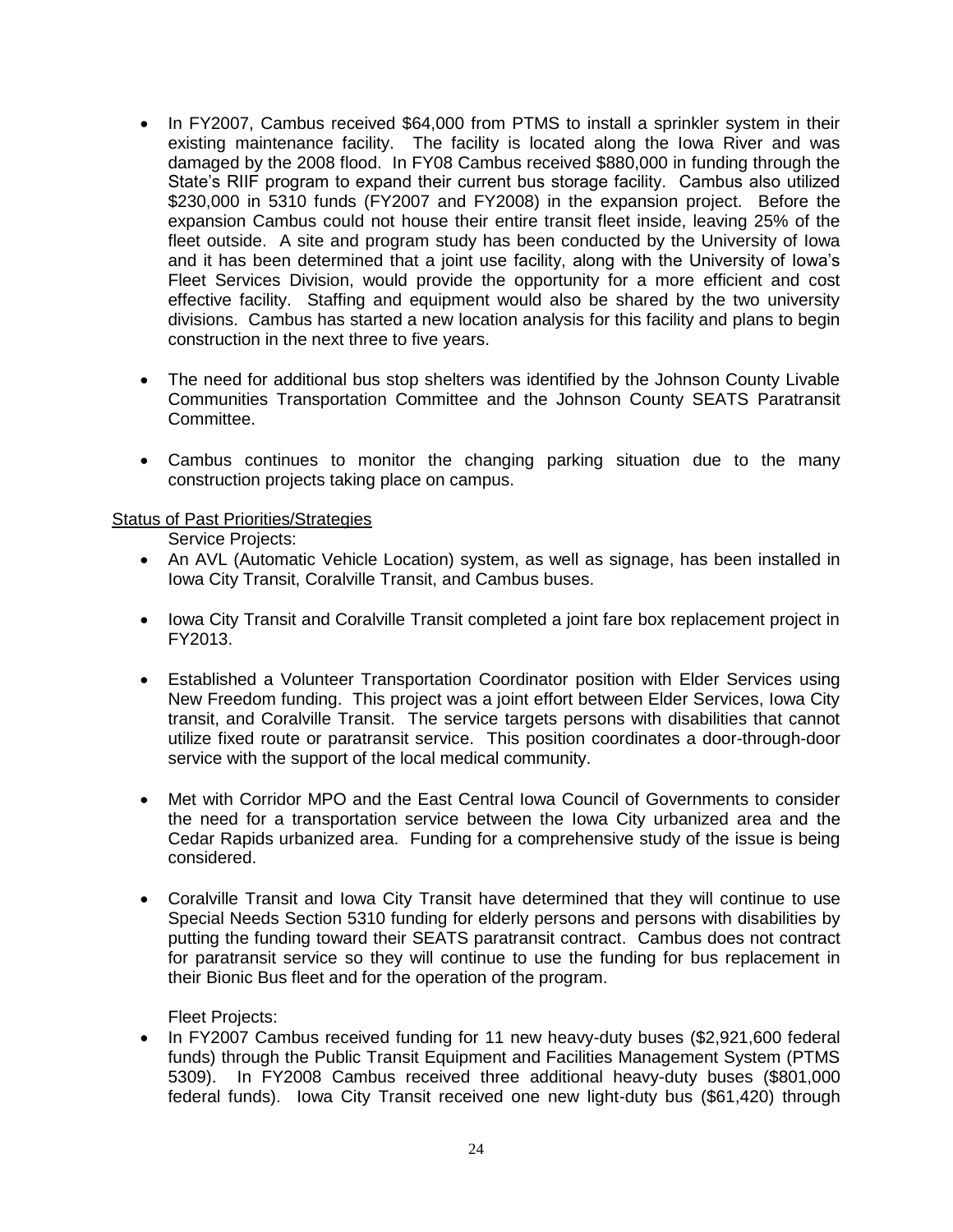PTMS in FY2007 and no new buses in FY2008. Coralville Transit purchased one heavyduty bus (\$287,000 federal funds) through PTMS in FY2008.

- In March of 2009, Coralville Transit received  $$848,659$  in ARRA funding for  $2 40'$ heavy-duty replacement buses (one partially funded with 5309 funds),  $1 - 40'$  expansion bus, and 1 light-duty expansion bus. Iowa City Transit received \$1,062,000 in ARRA funding for 3 – 40' heavy-duty expansion buses. Cambus received \$1,800,000 in ARRA funding for  $2 - 40$ ' replacement buses,  $3 - 40$ ' heavy-duty expansion buses, and 4 passenger shelters.
- In 2010 Iowa City Transit, Coralville Transit, and Cambus received ARRA funds for buses. Iowa City Transit received 3 heavy-duty buses. Coralville Transit received 1 light-duty bus, 2 heavy-duty buses, and partial funding of a third heavy-duty bus. Cambus received 5 heavy-duty buses and 4 bus shelters.
- In 2011 Iowa City Transit received 3 heavy-duty buses through PTMS, Cambus received 8 heavy-duty buses through PTMS, and Coralville Transit did not receive any funding for buses in 2011.
- In 2012 Iowa City Transit received 2 heavy-duty buses through PTMS, Coralville Transit and Cambus did not receive any funding for buses in 2012.
- In 2013 Cambus received 3 30' buses and 2 40' buses using congressionally designated funding.

Facility Projects:

- In the spring of 2008, the Coralville Transit facility was totally destroyed. The facility was inundated by 5.5 feet of water for 10 days. Coralville Transit is temporarily working out of two metal pole buildings which are not adequate for bus operations. Coralville Transit is working with FEMA, FTA, and the Iowa DOT to replace the flooded facility with a new facility. Coralville Transit has applied for and was awarded Public Transit Infrastructure Funding through the Iowa DOT for both FY2009 (\$880,000) and FY2010 (\$880,000). Coralville opened their new transit facility in the spring of 2012.
- Iowa City Transit completed their \$13 million dollar intermodal facility in 2006. Federally earmarked funds were used for the project. With the increase in use of MEGABUS, which boards at the intermodal facility, Iowa City Transit may need to investigate expanding their staging area for interstate buses. Trailways continues to operate at the intermodal facility.
- Johnson County SEATS has completed construction on a new facility to be shared with the Johnson County Secondary Roads Department. The facility includes bus storage and office space for SEATS at a cost of \$1,200,000. The maintenance part of the facility is a shared expense. SEATS portion of the maintenance facility was about \$500,000. SEATS received a federal "earmark" of \$100,000 in FY2006. The new facility is located in Iowa City.
- University of Iowa Cambus completed construction on a new joint transit administration/transportation services facility. This new facility is also the new bus hub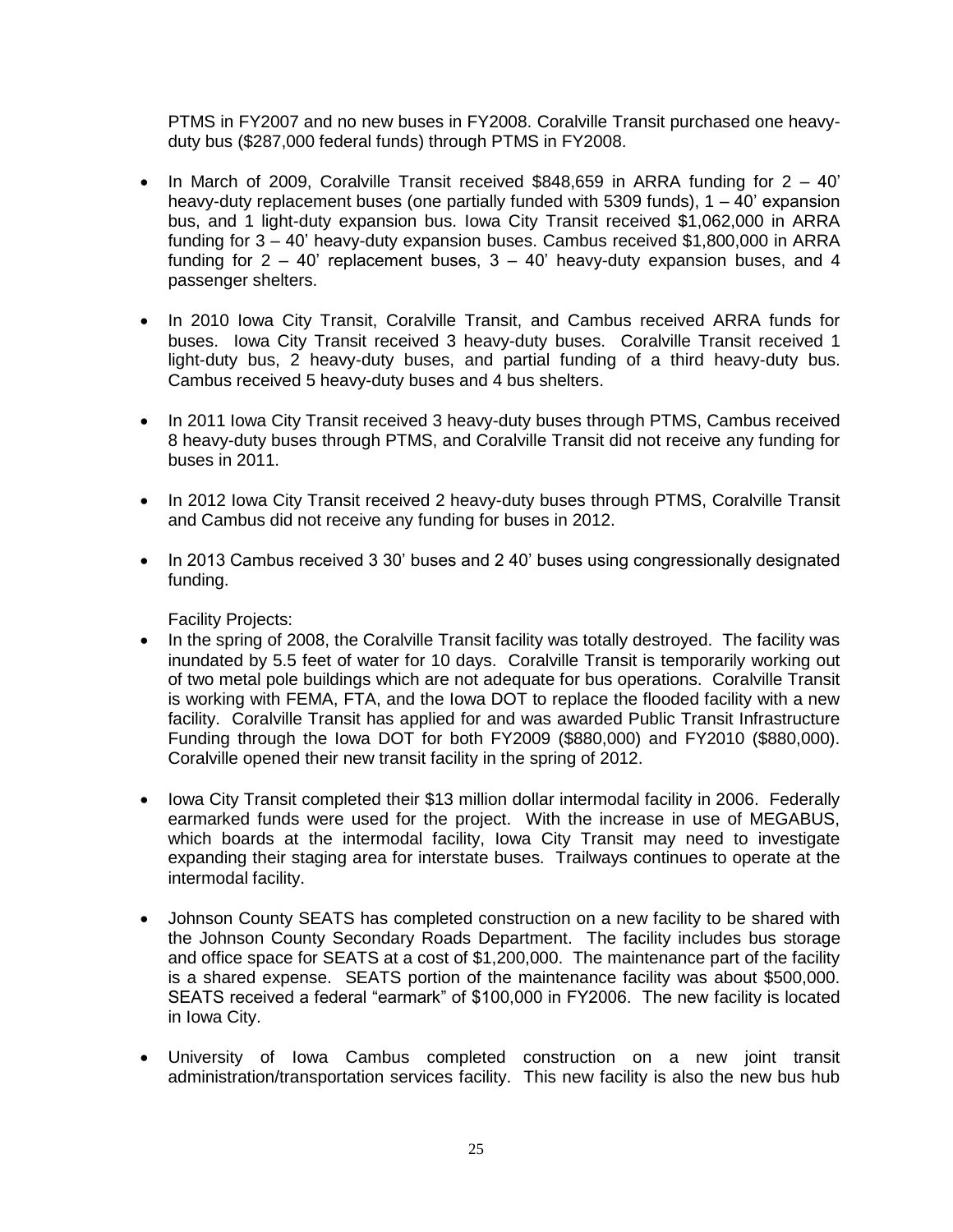on campus and opened in 2013. The old facility was demolished to make way for expanded athletics facilities on campus.

- Coralville Transit has hired a consultant to design and engineer (D/E) their proposed intermodal facility in a phased approach. Coralville has received four earmarks and a Livability Grant through FTA for the D/E and construction. The overall cost of the project is approximately \$18 million. Construction should begin in 2014.
- Iowa City Transit continues planning for a new transit facility. The new facility will be located south of Iowa City at the new public works campus. The existing facility has many environmental issues due to the building siting on an old dump site.
- In 2008, University of Iowa Cambus received \$880,000 in funding through the State's RIIF program to expand their current bus storage facility. Cambus also utilized \$230,000 in 5310 funds (FY2007 and FY2008) in the expansion project. Before the expansion Cambus could not house their entire transit fleet inside, leaving 25% of the fleet outside. A site and program study has been conducted by the University of Iowa and it has been determined that a joint use facility, along with the University of Iowa's Fleet Services Division, would provide the opportunity for a more efficient and cost effective facility. Cambus has started a new location analysis for this facility and plans to begin construction in the next three to five years.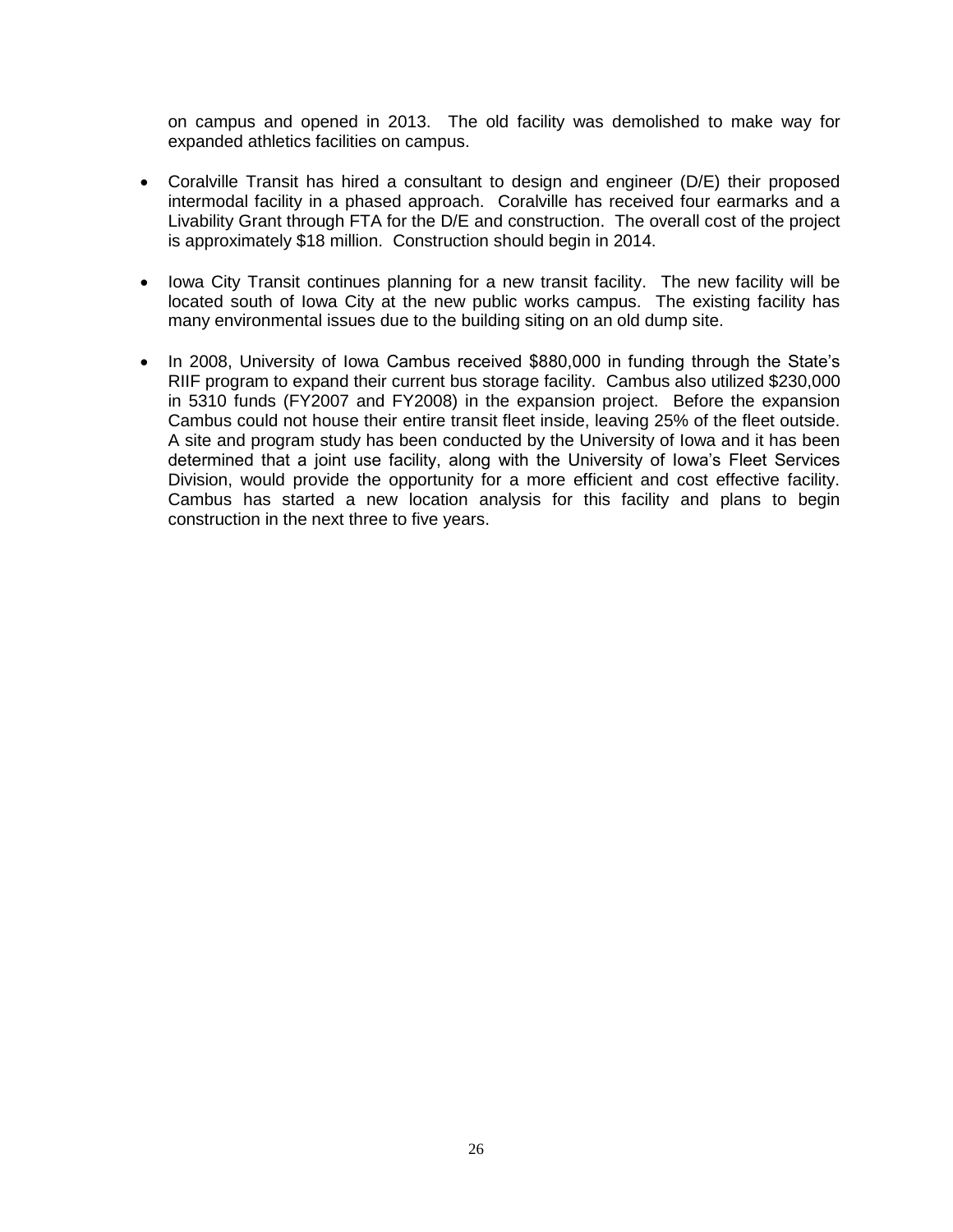# **Section Four: Priorities and Strategies**

At their December 18, 2013 meeting, the MPOJC PTP (TAG) Committee made the following recommendations to the MPOJC Urbanized Area Policy Board. The Urbanized Area Policy Board held a public hearing and approved the following recommendations at their January 29, 2014 meeting. The following recommendations include 5-Year Priorities, other Long-Term Priorities, Goals and Objectives, and 5310 funding.

#### 5 Year Priorities

- Continue to meet with the PTP Committee when necessary and at least twice each year prior to updating the PTP. Include business/industry representatives.
- Continue to develop new transit facilities for Coralville Transit, Iowa City Transit, and Cambus.
- Continue to update and modernize transit vehicles and equipment.
- Evaluate existing service and coordination of both fixed route and paratransit service; include current and new developments with low income housing and/or persons with disabilities.
- Promote Bongo and trip-maker programs throughout the urbanized area.
- Evaluate the need for a lift-equipped cab for use during fixed route off hours.
- Reevaluate Iowa City Transit's Cab Ride Program for workers that need late night and weekend transit service; include Coralville Transit.
- Extend bus routes to more commercial areas in the urbanized area.
- Investigate the need for more bus shelters in the urbanized area and develop an adopta-shelter program.
- Evaluate bus/light rail service between Iowa City and Cedar Rapids.

#### **Other Long Term Priorities:**

- Distribute human services/school/senior rider education materials.
- Develop programs for senior riders through Johnson County Livable Communities Senior Transportation Committee.
- Develop park-and-ride programs in existing and planned intermodal facilities.
- Develop light rail passenger service within the urbanized area.
- Extend bus routes to residential areas outside of the urbanized area.
- Establish park-and-ride facilities outside of the urbanized area; additional rolling stock will be required.
- Look for corporate partners in transportation programs.
- Develop regional Amtrak rail service to Chicago.

#### Goals and Objectives

From the above identified deficiencies and needs, the following goals and objectives were developed:

- **Goal:** Extend late night, Sunday, and holiday service to commercial areas.
	- o **Objective:** Evaluate private transit or SEATS service options since Iowa City Transit and Coralville Transit will no longer provide paratransit service on Sundays.
	- o **Objective:** Pursue a joint venture with a local cab company to provide ADA accessible cabs and cab-ride program. Since New Freedom grant funding is no longer available, identify new funding sources.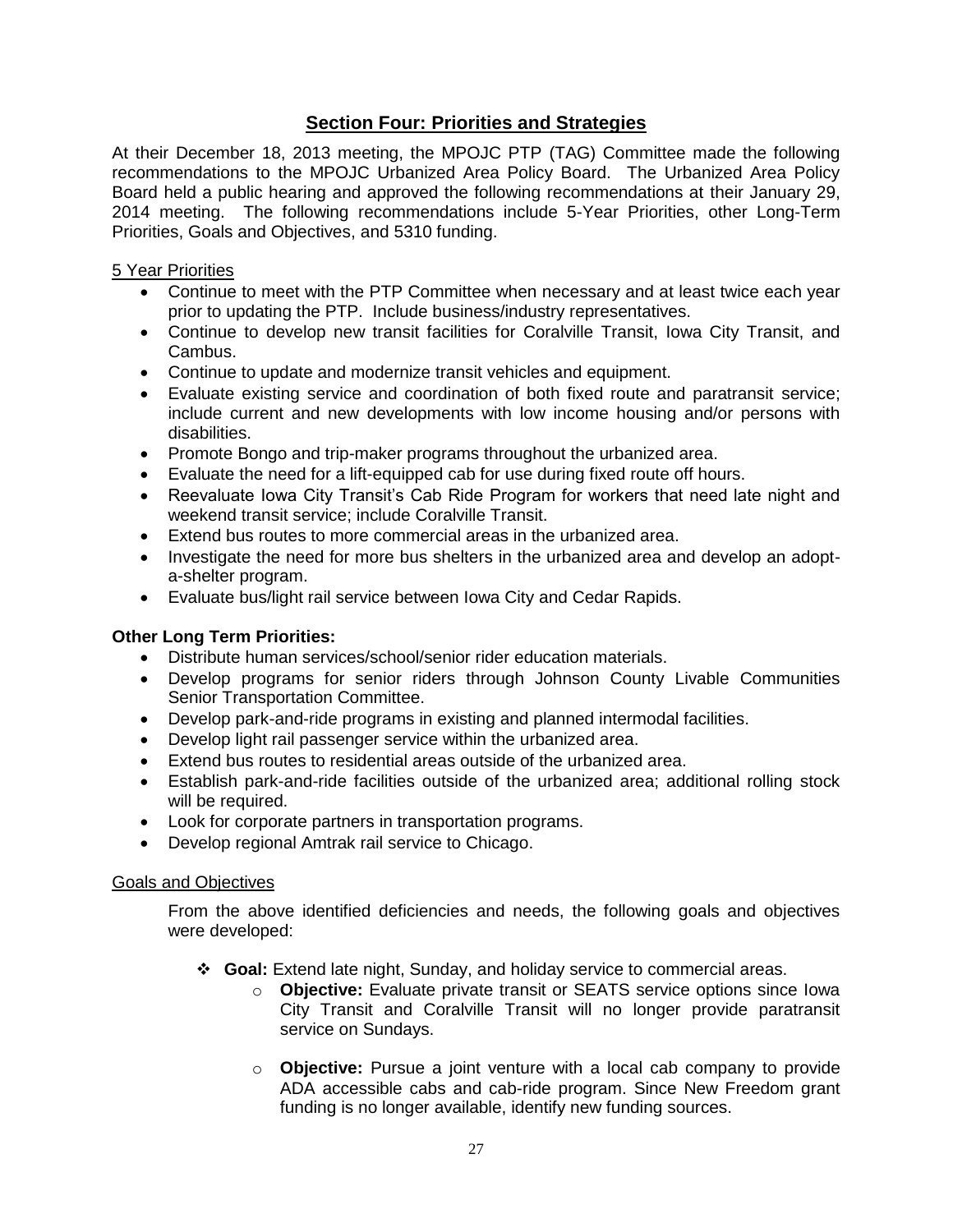- **Goal:** Provide new and/or expand transit facilities and equipment.
	- o **Objective:** Plan for new transit storage/maintenance facility for Iowa City Transit. Include quality standards for the work place. A location study has been completed. Completion of a feasibility study is scheduled for FY2014 with construction planned for FY2016. FTA is encouraging Iowa City Transit to pursue federal funding for a new facility.
	- o **Objective:** Plan for new and/or expanded transit maintenance facility for Cambus. This would be a joint effort within the university.
	- o **Objective:** Consider joint projects for the three fixed route transit operations, including equipment upgrades. The Bongo system and fare box equipment replacement have been completed.
	- o **Objective:** Evaluate placement of additional enclosed bus stop shelters near human services organizations, neighborhoods, and future bus routes making the use of the fixed route bus system more convenient for human services clients. Include AVL/Nextbus program in shelters and consider partnerships for maintenance.
- **Goal:** Extend existing bus routes or create new routes.
	- o **Objective:** Talk to developers about future developments for low income and/or persons with disabilities and plan for bus service facilities and schedules.
	- o **Objective:** Coralville Transit will continue to explore expansion possibilities of existing routes to commercial areas north of Coral Ridge Mall/I-80, the Iowa River Landing, and North Liberty. The North Liberty Transportation Committee is currently discussing expanded service within North Liberty.
	- o **Objective:** Iowa City Transit will continue to explore the expansion of existing routes to better serve the commercial areas on South Riverside Drive, Pepperwood, Sycamore Mall, downtown Iowa City, and the new Johnson County Administration/Human Services Campus. Iowa City Transit is working with MPOJC in developing a route evaluation program as well as considering a more detailed comprehensive study.
	- o **Objective:** Expand existing bus routes to residential areas just outside the urbanized area. Consider school and childcare activities. The City of tiffin has expressed interest in fixed route transit service.
	- o **Objective:** Provide new routes for specific job access; include commercial and industry partners that provide a large number of jobs that have late or shifting hours. A funding source will need to be found after the elimination of the JARC funding program.
	- o **Objective:** Work with ECICOG and the Corridor MPO (Cedar Rapids) in evaluating the need for a bus/light rail service between Iowa City and Cedar Rapids. Both MPOs and ECICOG are pursuing funding options for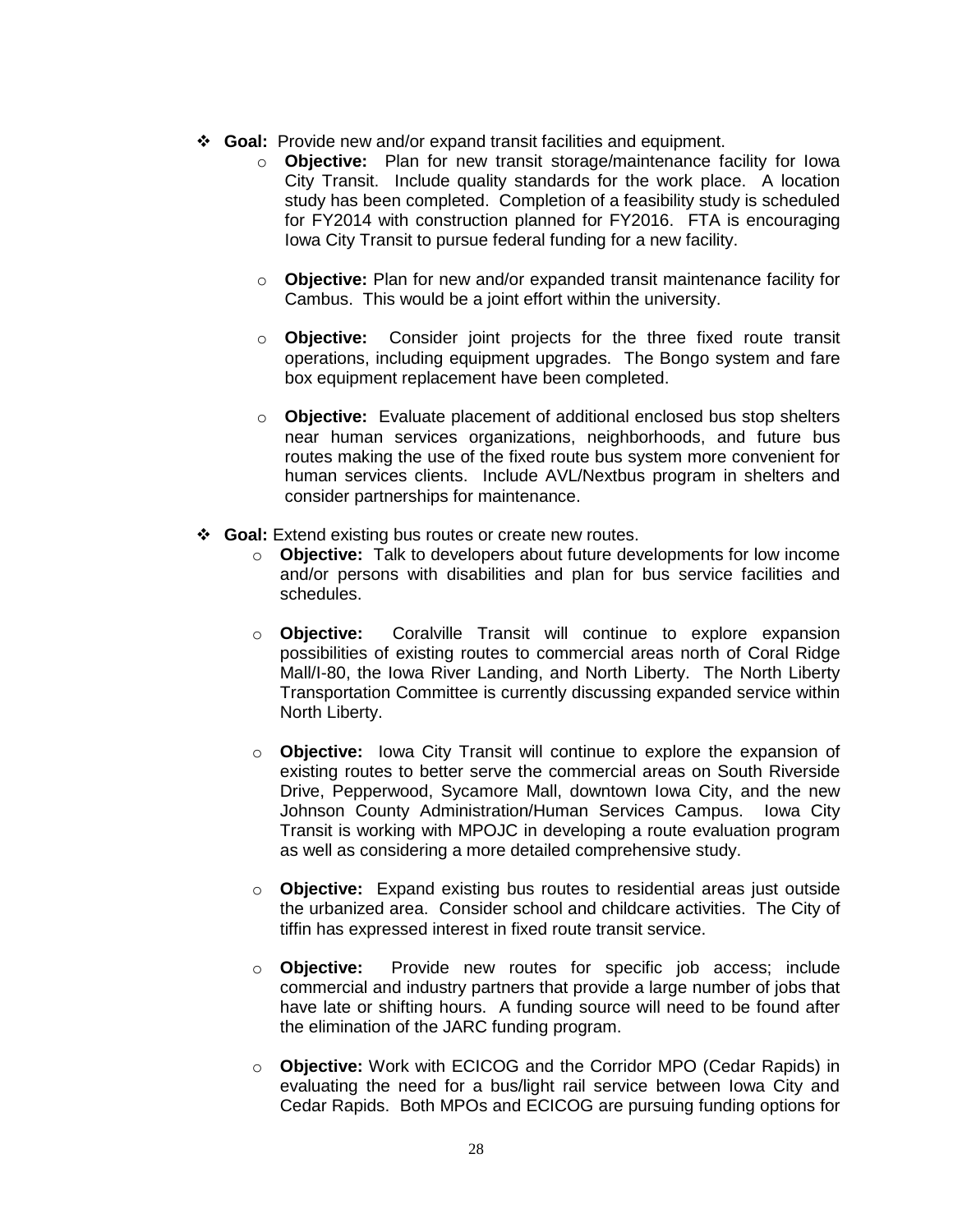a comprehensive study to identify transportation needs between Iowa City and Cedar Rapids.

- **Goal:** Provide more transportation related training and education programs.
	- o **Objective:** PTP Committee will continue to meet and consider expanding membership to include business/industry.

**Objective:** Continue to upgrade and coordinate the Iowa City Transit, Coralville Transit, and Cambus Trip-Maker Programs, Bongo system, and educational videos.

#### 5310 Funds

- Each year, Coralville Transit and Iowa City Transit receive Special Needs Section 5310 funding for elderly persons and persons with disabilities. This year (FY2014) the funding levels increased with the addition of New Freedom funds to the 5310 formula funds. Both transit providers direct these funds to their paratransit service contract with Johnson County SEATS. In FY2014, Iowa City Transit received \$113,742 and Coralville Transit received \$32,654. These same funding levels are anticipated for FY2015.
- CAMBUS also receives Special Needs Section 5310 funding each year. Since Cambus does not contract for paratransit service they will continue to use the funding for bus replacement in their Bionic Bus fleet and for the operation of the program. Cambus received \$166,460 in FY2014 and anticipates the same funding level in FY2015.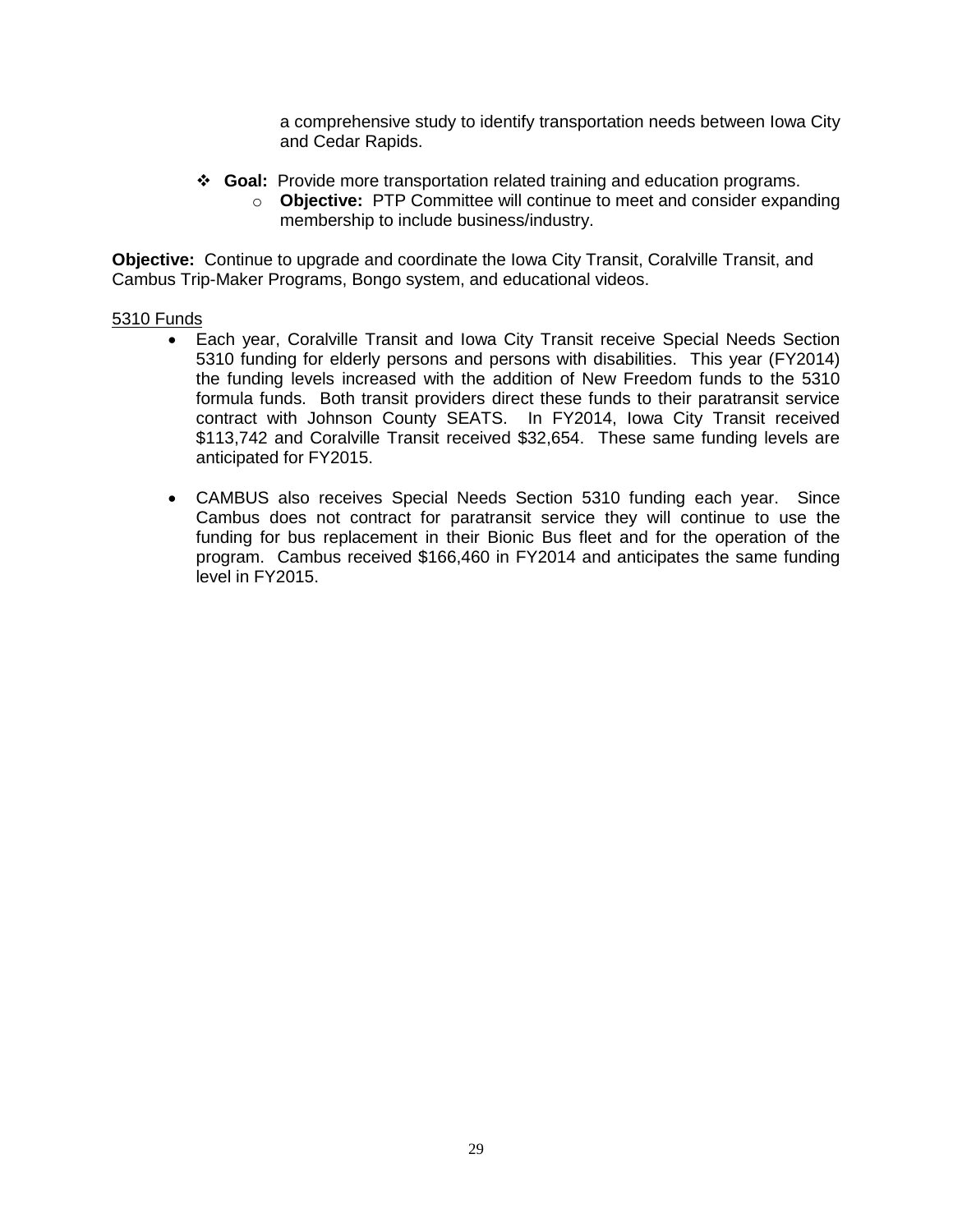# **Section Five: Funding**

#### Past Funding Summary/Funding Sources Sought

#### **Urbanized Area Formula Funding (5307):**

The 5307 funds will be distributed through the MPOJC Urbanized Area Policy Board using their adopted formula for apportionment. The FY2013 funding amount was \$1.7 million and the FY2014 funding level increased to \$2.2 million with the addition of JARC funds.

FY2015-2019 funding levels are anticipated to remain at FY2014 levels.

#### **Capital Investment Program Funding (5339):**

Iowa DOT funding levels are not yet known for bus replacement in FY2015. FY2014 funding levels are anticipated to be at about \$900,000 (same as FY2013 funding) state-wide (85% federal funding). Iowa City Transit, Coralville Transit, University of Iowa Cambus, and Johnson County SEATS participate in the Iowa DOT's PTMS program for bus replacement. \$3 million in CMAQ funding will be used for bus purchase (80% federal) after the 5339 funds are used.

FY2015-2019 funding levels are unknown at this time since MAP-21 ends after FFY2014.

#### **Special Needs Formula Funding (5310):**

Coralville Transit and Iowa City Transit will continue to use Special Needs funding for their paratransit service contract with Johnson County SEATS. In FY2013, Iowa City Transit received \$88,838 and Coralville Transit received \$25,359. These funding levels increased to \$113,742 for Iowa City Transit and \$32,654 for Coralville Transit in FY2014 with the addition of New Freedom funds to the 5310 formula funds. FY2015

CAMBUS will continue to program their Special Needs funds toward bus replacement in their Bionic Bus fleet and operating. Cambus received \$136,925 in FY2013 with an increase to \$166,460 in FY2014 due to the addition of New Freedom funds to the 5310 formula funds.

FY2015-2019 funding levels are anticipated to remain at FY2014 levels.

**JARC Funding (5316):** The JARC funding program was eliminated under MAP-21. The funds were be added to the 5307 formula funds in FY2013 and FY2014. However, Iowa DOT will continue to fund Iowa City Transit and Coralville Transit JARC projects through the FFY2014.

**New Freedoms Funding (5317):** The New Freedom funding program was eliminated under MAP-21. The funds were added to the 5310 formula funds in FY2013 and FY2014. However, the Iowa DOT has funded the Elder Services Volunteer Transportation Coordinator position through the first quarter of FFY2015 using leftover New Freedom funds.

**Surface Transportation Program (STP) Funding:** No transit funding requests are anticipated at this time.

**Iowa Clean Air Attainment Program (ICAAP) Funding:** ICAAP funding levels for FY2014 were at \$4 million and are anticipated to remain at \$4 million for FY2015-FY2019.

Coralville Transit anticipates preparing an application for bus equipment and operating in FY2015.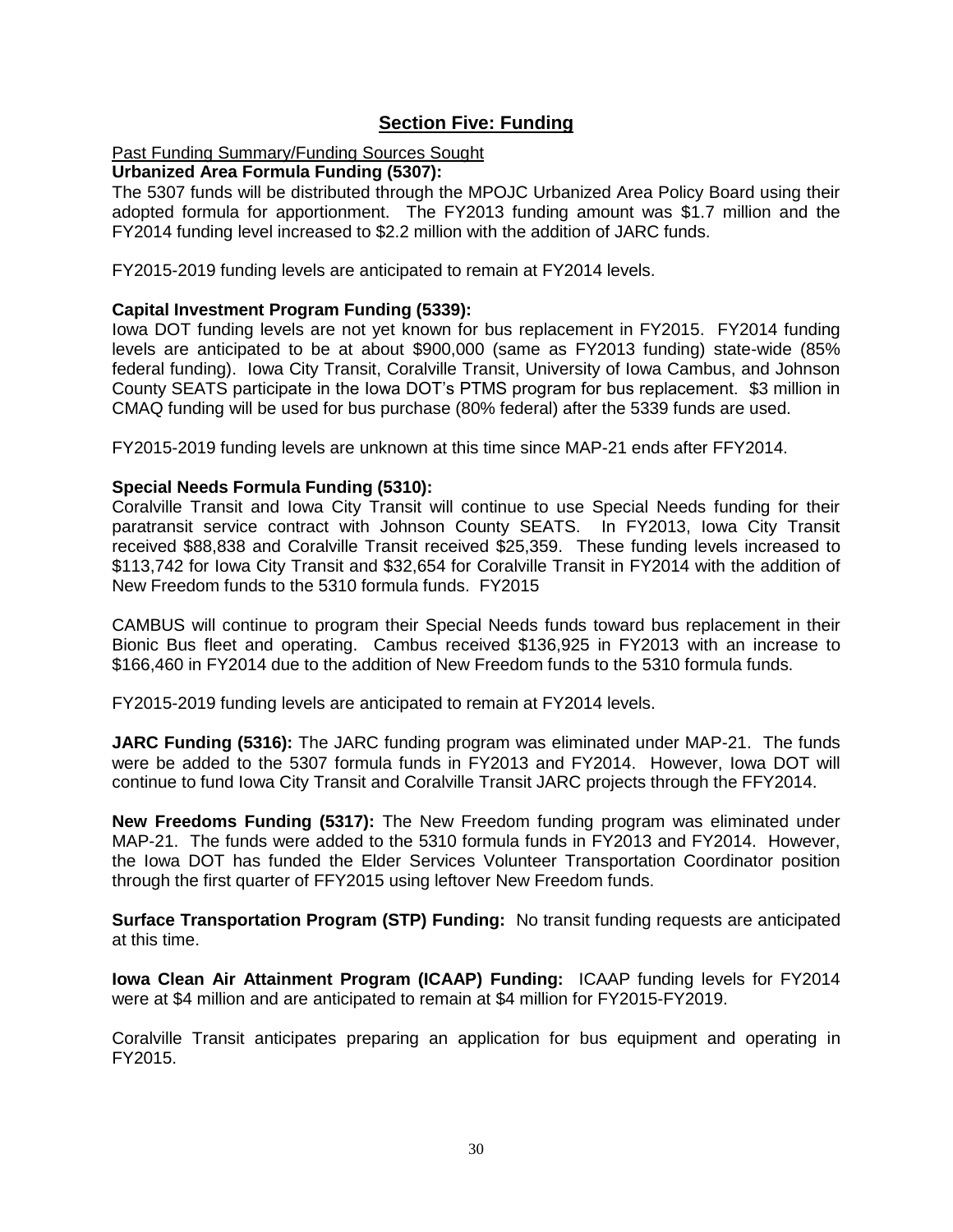**STA Formula Funding:** These funds will be used for transit operations and in FY2015-2019 are anticipated to increase slightly (3%) each year.

**STA Coordinated Special Projects Funding:** No transit funding requests are anticipated at this time.

**Local Tax/Transit Levy/Student Fees:** In FY2014, Iowa City Transit used a \$.95/\$1,000 valuation transit levy to provide local funding for transit service. Coralville Transit utilized a \$.71/\$1,000 valuation transit levy. Cambus is a no fare service and provides local funding through an annual per student fee of \$56.30 (less for part-time students) and parking revenue. The parking revenue amount is based on commuter services on campus.

**Fare Revenue:** The existing fare structure for Iowa City Transit and Coralville Transit is a \$1.00 base fare plus other programs designed for students, the elderly, and disabled (page 11-12). Cambus is a no fare service.

**Contracts/Other Revenue:** Iowa City Transit has a transit service contract with the City of University Heights, generates revenue at the Court Street Transportation Center (intermodal) through the sale of parking permits and commercial space rental, and additional income from the sale of advertising, used oil, and scrap metal. Coralville Transit has a contract with the City of North Liberty for transit service and collects revenue from the sale of advertising, used oil, and scrap metal. The University of Iowa Cambus does not contract for service and generates revenue from the sale of advertising, used oil, and scrap metal.

| <b>Iowa City Transit</b>       |             |             |             |             |             |
|--------------------------------|-------------|-------------|-------------|-------------|-------------|
| <b>Funding Program</b>         | FY2015      | FY2016      | FY2017      | FY2018      | FY2019      |
| <b>State Transit</b>           | \$428,200   | \$441,046   | \$454,277   | \$467,905   | \$481,942   |
| Assistance                     |             |             |             |             |             |
| Urbanized Area                 | \$1,400,381 | \$1,400,381 | \$1,400,381 | \$1,400,381 | \$1,400,381 |
| Formula (5307)                 |             |             |             |             |             |
| Special Needs (5310) \$120,523 |             | \$120,523   | \$120,523   | \$120,523   | \$120,523   |
| New Freedom (5317)             | \$10,595    | \$0         | \$0         | \$0         | \$0         |
| Local Tax/Levy                 | \$4,038,581 | \$4,200,124 | \$4,368,129 | \$4,542,854 | \$4,724,568 |
| <b>Fare Revenue</b>            | \$1,520,344 | \$1,581,158 | \$1,644,404 | \$1,710,180 | \$1,778,587 |
| Contracts/Other                | \$1,023,107 | \$1,064,031 | \$1,106,592 | \$1,150,856 | \$1,196,890 |
|                                |             |             |             |             |             |
| <b>Total Revenue</b>           | \$8,541,731 | \$8,807,263 | \$9,094,306 | \$9,392,699 | \$9,702,891 |
| <b>Total Operating</b>         | \$7,186,479 | \$7,473,938 | \$7,772,896 | \$8,083,812 | \$8,407,164 |
|                                |             |             |             |             |             |
| <b>Coralville Transit</b>      |             |             |             |             |             |
| <b>Funding Program</b>         | FY2015      | FY2016      | FY2017      | FY2018      | FY2019      |
| <b>State Transit</b>           | \$233,527   | \$240,532   | \$247,748   | \$255,180   | \$262,835   |
| Assistance                     |             |             |             |             |             |
| Urbanized Area                 | \$374,623   | \$374,623   | \$374,623   | \$374,623   | \$374,623   |
| Formula (5307)                 |             |             |             |             |             |
| Special Needs (5310) \$34,882  |             | \$34,882    | \$34,882    | \$34,882    | \$34,882    |
| Local Tax/Levy                 | \$605,689   | \$629,917   | \$655,114   | \$681,319   | \$708,572   |
| Fare Revenue                   | \$494,328   | \$514,101   | \$534,665   | \$556,052   | \$578,294   |
| Contracts/Other                | \$121,066   | \$125,909   | \$130,945   | \$136,183   | \$141,630   |
|                                |             |             |             |             |             |

#### 5 Year Funding Program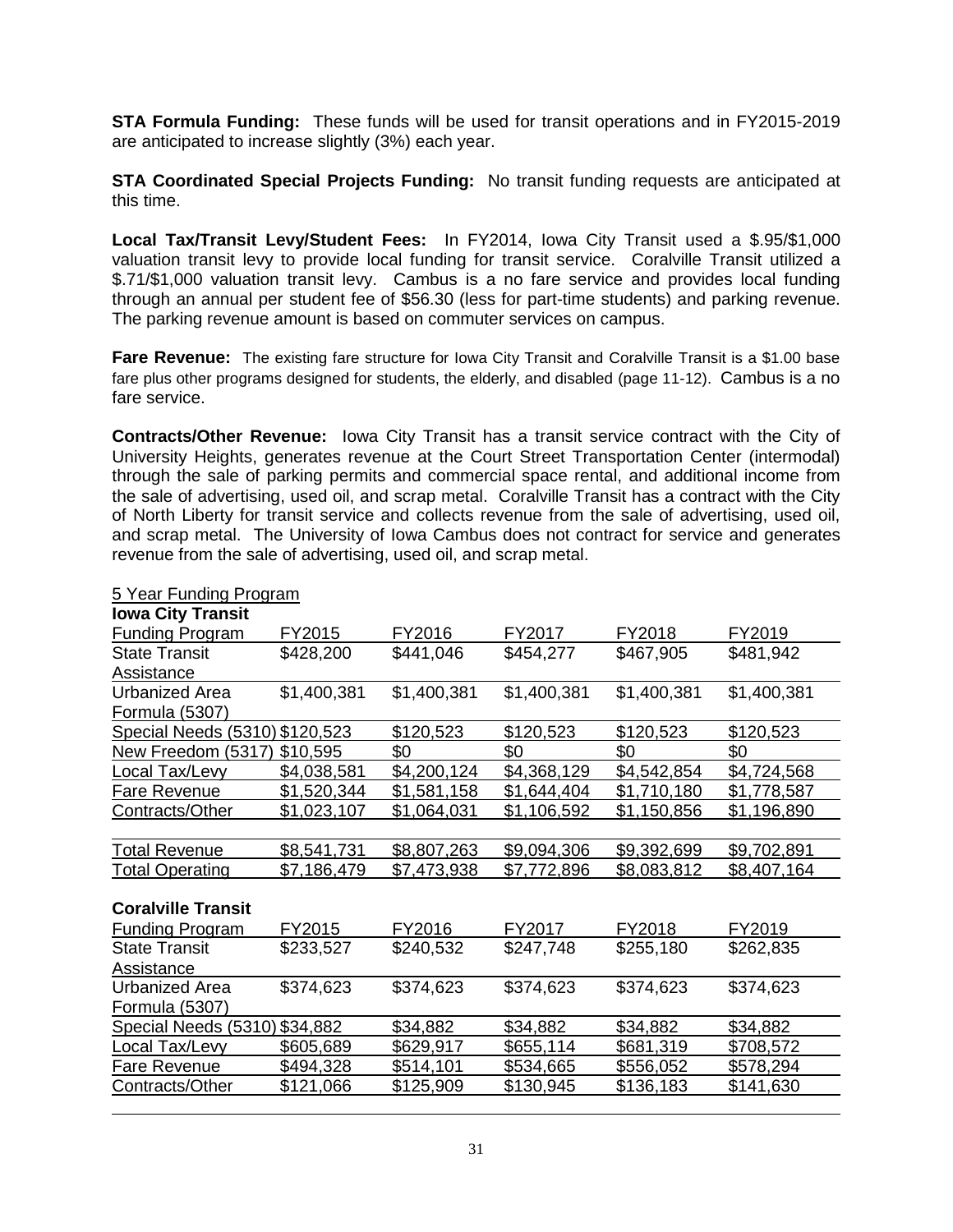| <b>Total Revenue</b>             | \$1,864,115 | \$1,919,964 | \$1,977,977 | \$2,038,239 | \$2,100,836 |
|----------------------------------|-------------|-------------|-------------|-------------|-------------|
| <b>Total Operating</b>           | \$1,792,061 | \$1,863,743 | \$1,938,293 | \$2,015,825 | \$2,096,458 |
|                                  |             |             |             |             |             |
| <b>University of Iowa Cambus</b> |             |             |             |             |             |
| <b>Funding Program</b>           | FY2015      | FY2016      | FY2017      | FY2018      | FY2019      |
| <b>State Transit</b>             | \$608,964   | \$627,233   | \$646,050   | \$665,431   | \$685,394   |
| Assistance                       |             |             |             |             |             |
| <b>Urbanized Area</b>            | \$600,537   | \$600,537   | \$600,537   | \$600,537   | \$600,537   |
| Formula (5307)                   |             |             |             |             |             |
| Special Needs (5310) \$175,788   |             | \$175,788   | \$175,788   | \$175,788   | \$175,788   |
| <b>Local Tax/Student</b>         |             |             |             |             |             |
| Fees                             | \$2,533,861 | \$2,635,215 | \$2,740,624 | \$2,850,249 | \$2,964,259 |
| Fare Revenue                     | \$0         | \$0         | \$0         | \$0         | \$0         |
| Contracts/Other                  | \$19,140    | \$19,906    | \$20,702    | \$21,530    | \$22,391    |
|                                  |             |             |             |             |             |
| <b>Total Revenue</b>             | \$3,938,290 | \$4,058,697 | \$4,183,701 | \$4,313,535 | \$4,448,369 |
| <b>Total Operating</b>           | \$3,676,630 | \$3,823,695 | \$3,976,642 | \$4,135,708 | \$4,301,136 |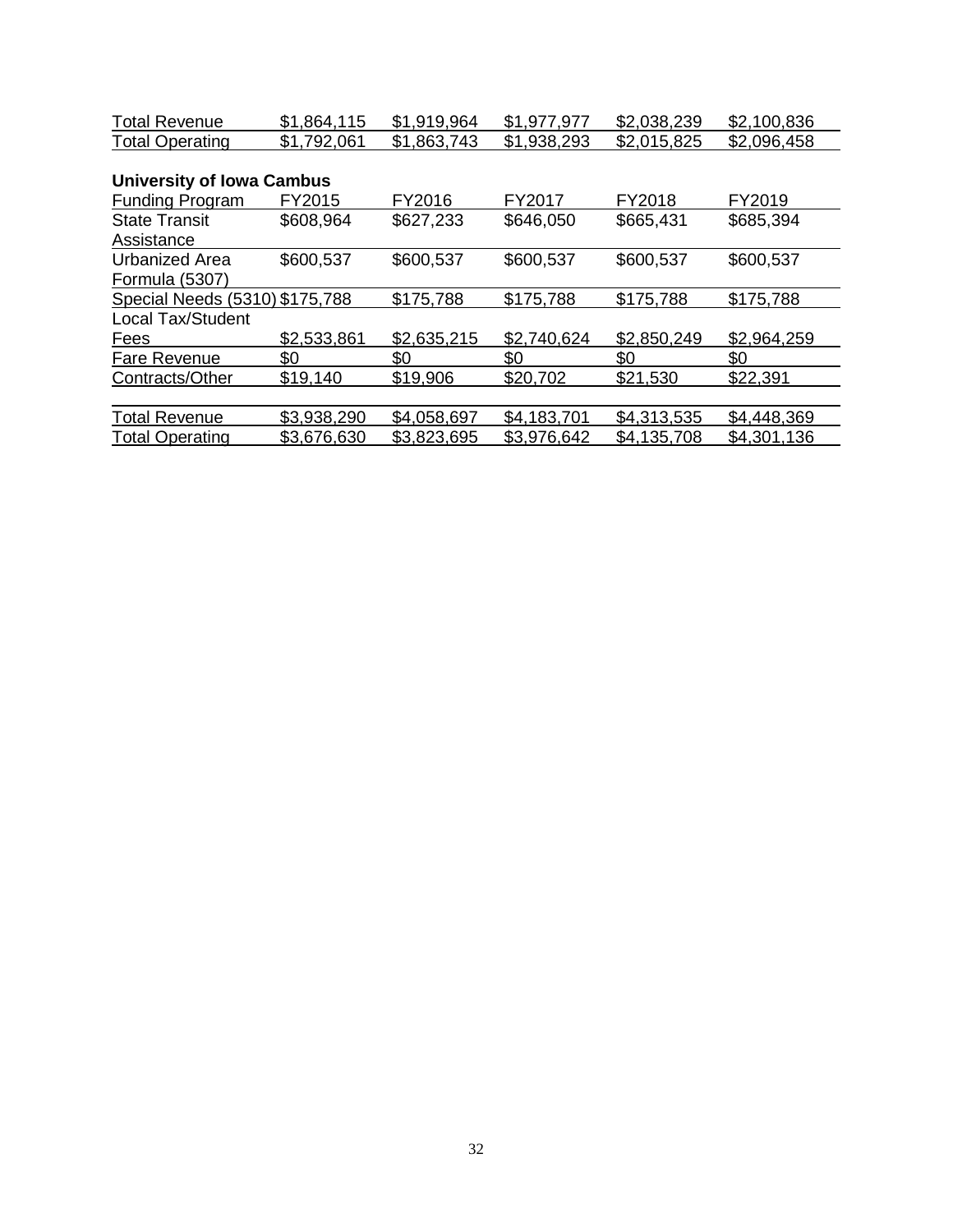Attachment 1: Public Transit Fleet Inventories

- Iowa City Transit Fleet Inventory Report/Odometer Report
- Coralville Transit Fleet Inventory Report/Odometer Report
- University of Iowa Cambus Transit Fleet Inventory Report/Odometer Report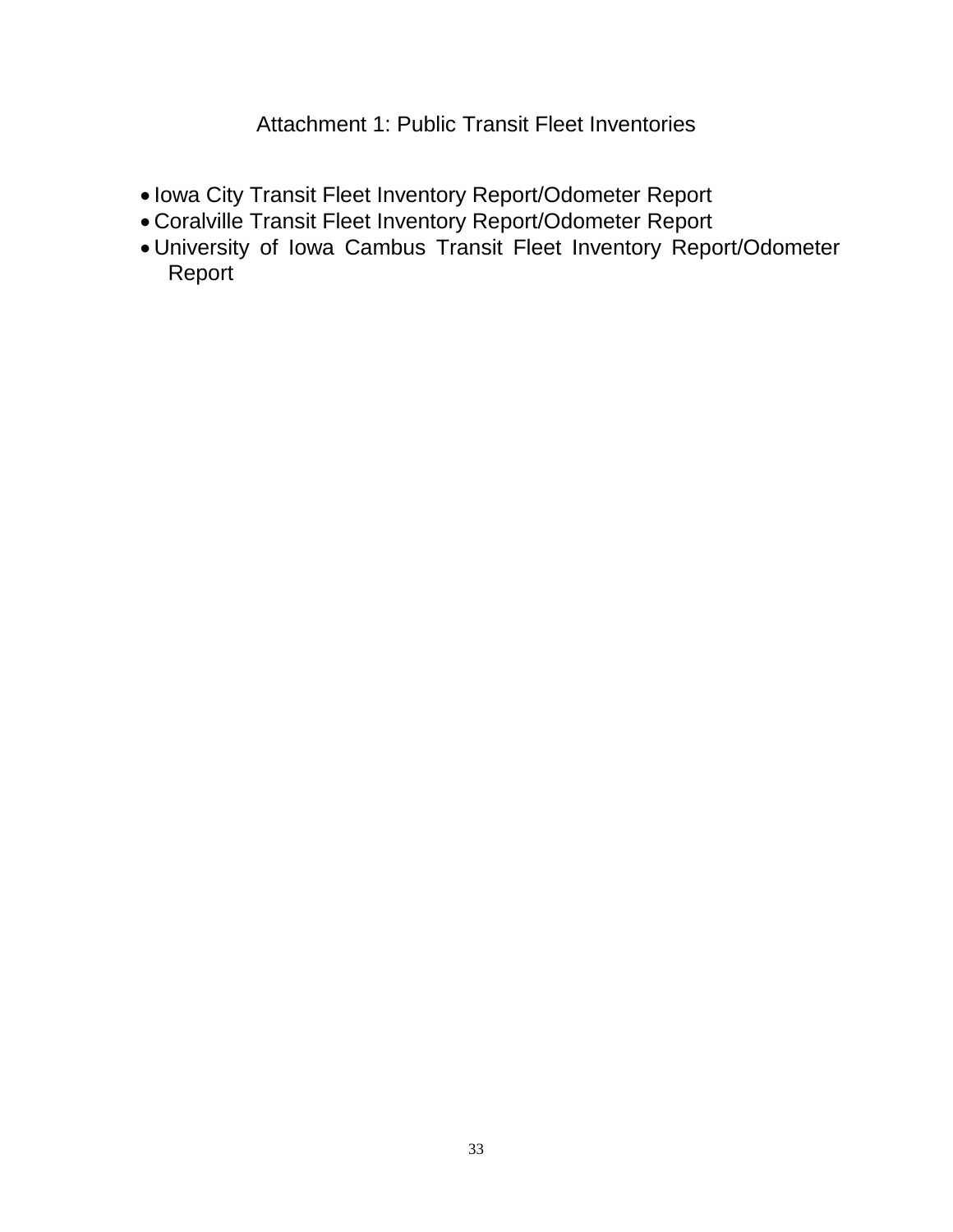Attachment 2: Performance Measures/Public Transit

 Summary Table of FY2013 Performance Statistics: Coralville Transit Iowa City Transit, and University of Iowa Cambus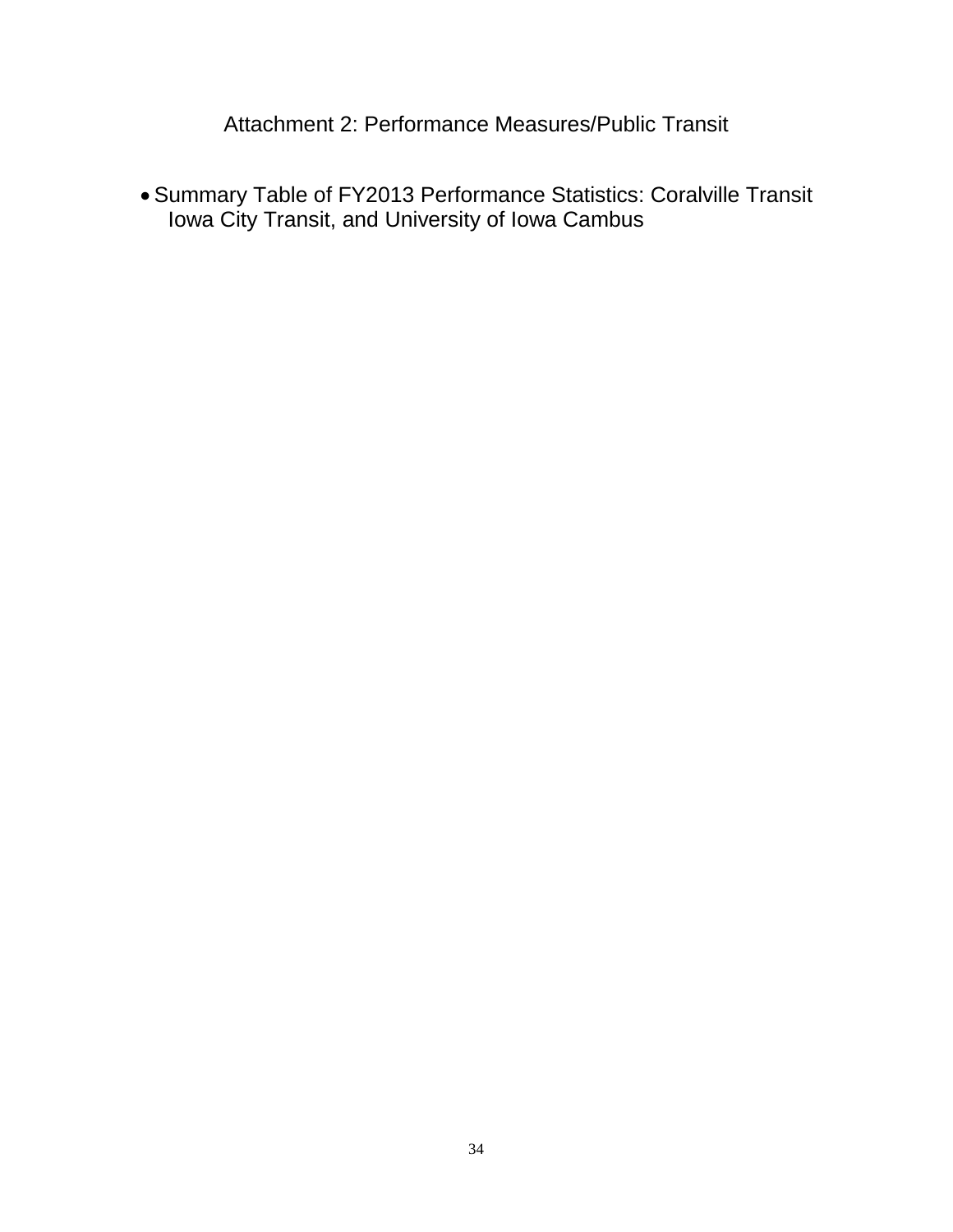Iowa City

- American Fact Finder: 2010 Demographic Profile of General Population and Housing Characteristics
- American Fact Finder: 2010 Means of Transportation to Work by Selected Characteristics for Workplace Geography

**Coralville** 

- American Fact Finder: 2010 Demographic Profile of General Population and Housing Characteristics
- American Fact Finder: 2010 Means of Transportation to Work by Selected Characteristics for Workplace Geography

North Liberty

- American Fact Finder: 2010 Demographic Profile of General Population and Housing Characteristics
- American Fact Finder: 2010 Means of Transportation to Work by Selected Characteristics for Workplace Geography

**Tiffin** 

 American Fact Finder: 2010 Demographic Profile of General Population and Housing Characteristics

University Heights

- American Fact Finder: 2010 Demographic Profile of General Population and Housing Characteristics
- **MAPS: -**Transit Routes and Stops
	- -Transit Routes and Stops with ¼ mile buffer
	- -Existing Industrial and Commercial Land Uses
	- -Special-Needs Housing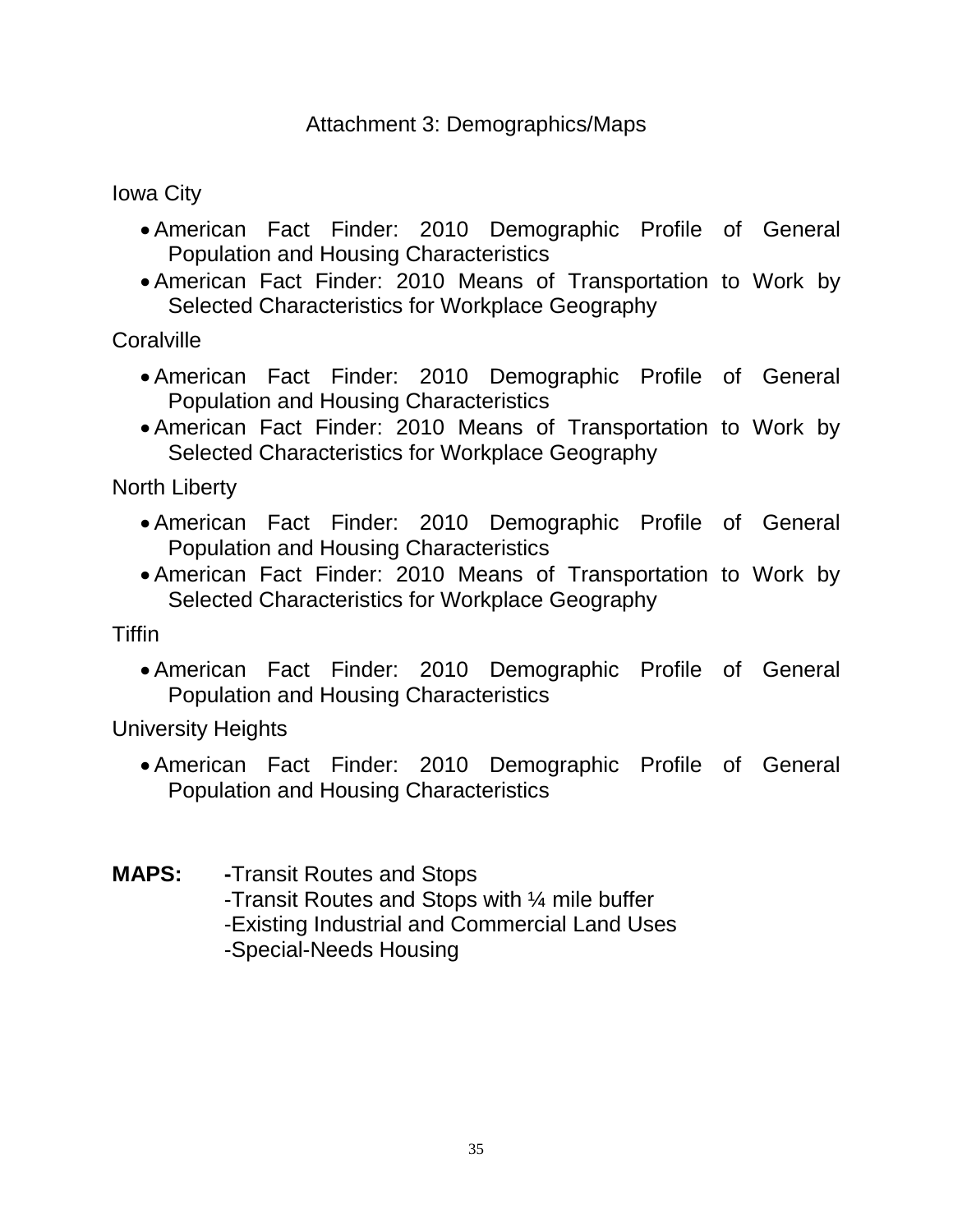Attachment 4: Iowa City Transit Diversity Survey